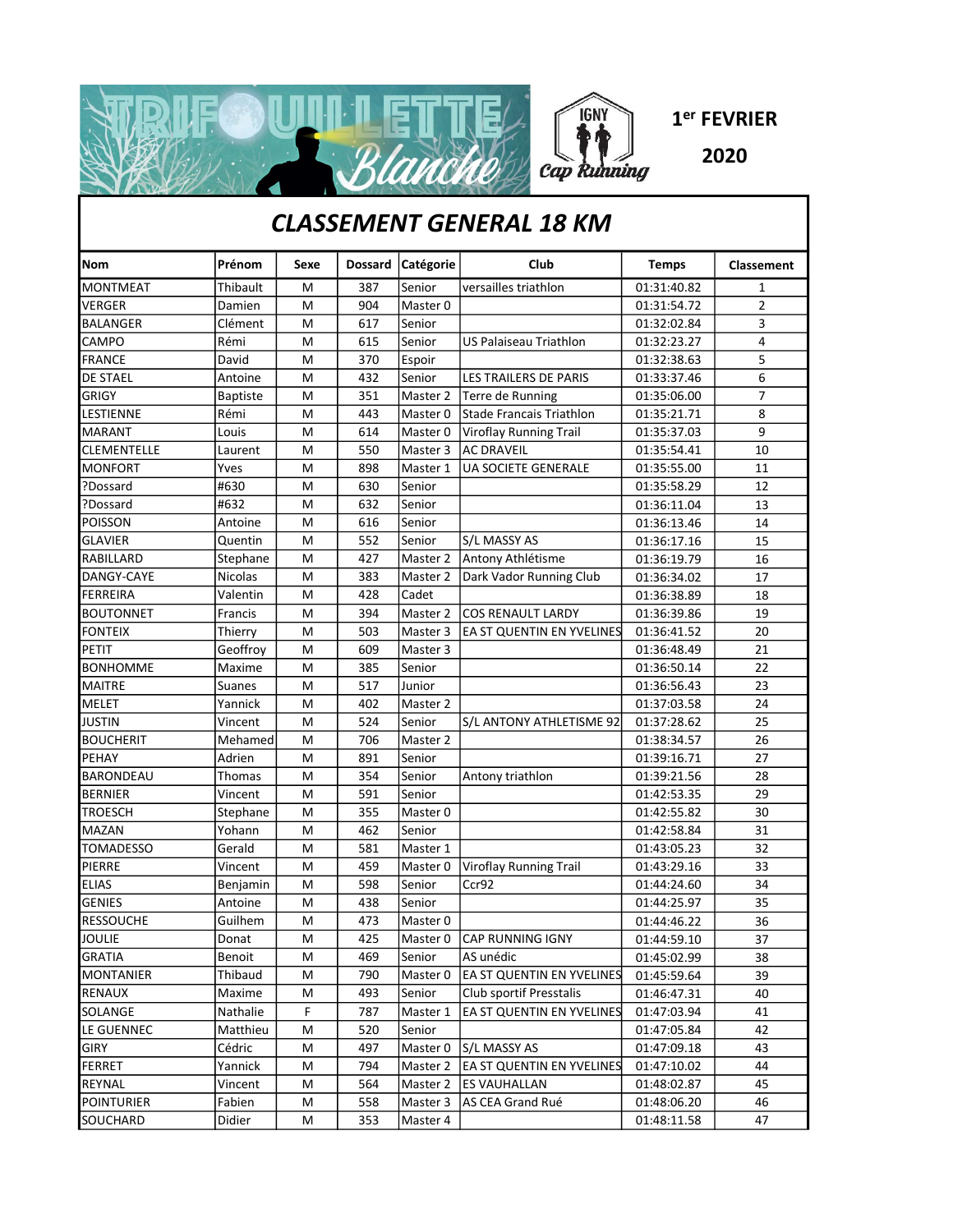| <b>NASLIN</b>         | Samuel       | M | 729 | Master 1 | Marolles en Hurepoix               | 01:48:30.20 | 48  |
|-----------------------|--------------|---|-----|----------|------------------------------------|-------------|-----|
| <b>VIDALIE</b>        | Christophe   | M | 531 | Master 2 |                                    | 01:48:52.24 | 49  |
| <b>PREVOSTO</b>       | Virgile      | M | 572 | Master 1 |                                    | 01:48:58.58 | 50  |
| <b>CHI-YEN</b>        | <b>Bruno</b> | M | 860 | Master 2 |                                    | 01:49:08.70 | 51  |
| <b>MARGERIN</b>       | Jeanne       | F | 569 | Senior   |                                    | 01:49:12.41 | 52  |
| <b>MANNEVILLE</b>     | Jean-Bapti   | M | 578 | Master 2 |                                    | 01:49:21.74 | 53  |
| <b>GROLLEAU</b>       | Stéphane     | M | 892 | Master 2 |                                    | 01:49:59.59 | 54  |
| <b>BONHOMME</b>       | Frédéric     | M | 386 | Master 4 |                                    | 01:50:42.25 | 55  |
| LOMBARD               | Olivier      | M | 418 | Master 3 | Sporting club athletic de Bry      | 01:50:44.97 | 56  |
| <b>MAUREL</b>         | Julien       | M | 423 | Master 1 |                                    | 01:50:46.91 | 57  |
| ROUSSEAU              | Caroline     | F | 575 | Senior   | <b>ATHLETIC CLUB SALEEN</b>        | 01:50:56.60 | 58  |
| <b>MAISONNEUVE</b>    | Philippe     | M | 419 | Master 2 |                                    | 01:51:00.92 | 59  |
| BARTHLEMY             | Quentin      | M | 506 | Senior   |                                    | 01:51:01.90 | 60  |
| <b>GOSSELIN</b>       | Thibault     | M | 483 | Senior   |                                    | 01:51:06.12 | 61  |
| <b>FUCHS</b>          | Jean-Philip  | M | 893 | Senior   |                                    | 01:51:19.26 | 62  |
| <b>ROUX</b>           | Jean Claud   | M | 627 | Master 5 | <b>USM GAGNY</b>                   | 01:51:30.73 | 63  |
| CARRIERRE             | Thomas       | M | 595 | Senior   | SAVIGNY ATHLETISME 91              | 01:51:34.48 | 64  |
| <b>MORENO</b>         | Gilles       | M | 458 | Master 1 |                                    | 01:51:36.03 | 65  |
| <b>BÉGO</b>           | David        | M | 541 | Master 1 |                                    | 01:51:40.37 | 66  |
| <b>BEAUCOUSIN</b>     | Emmanuel     | M | 776 | Master 2 | HUREPOIX DOURDAN MARO              | 01:51:42.10 | 67  |
| <b>OOGHE</b>          | Timothée     | M | 467 | Senior   | Antony Athlétisme                  | 01:51:44.54 | 68  |
| <b>ROY</b>            | Benoît       | M | 447 | Master 1 |                                    | 01:51:56.26 | 69  |
| <b>CREPIN LEBLOND</b> | Ludovic      | M | 577 | Master 4 |                                    | 01:52:03.91 | 70  |
| COLLET                | Olivier      | M | 416 | Master 2 | Ste Genevieve Triathlon            | 01:52:06.46 | 71  |
| PREVOST               | Etienne      | M | 487 | Master 4 | DASSAULT SPORTS SURESNE            | 01:52:19.65 | 72  |
| <b>NIC</b>            | Thibault     | M | 783 | Senior   |                                    | 01:52:28.67 | 73  |
| <b>MICHAUT</b>        | Joris        | M | 583 | Senior   |                                    | 01:52:34.76 | 74  |
| <b>JANSEN</b>         | Arnoud       | M | 721 | Master 0 |                                    | 01:52:39.17 | 75  |
| <b>DJOUDI</b>         | Adel         | M | 373 | Senior   |                                    | 01:52:41.20 | 76  |
| GAPAILLARD            | Emmanuel     | M | 584 | Master 1 | Association Laurette Fugain        | 01:52:43.38 | 77  |
| LEFEBVRE              | Fabien       | M | 448 | Master 1 | <b>Riberal Athletic Club</b>       | 01:52:46.30 | 78  |
| <b>POIRIER</b>        | Marine       | F | 599 | Senior   |                                    | 01:52:53.12 | 79  |
| LOPES                 | Idalina      | F | 594 | Master 2 |                                    | 01:53:19.53 | 80  |
| <b>CORBIERES</b>      | Serge        | M | 568 | Master 5 | Albanais Athlé                     | 01:53:22.08 | 81  |
| <b>SZTERN</b>         | Aurélien     | M | 369 | Master 1 | <b>Meudon Triathlon</b>            | 01:53:24.15 | 82  |
| <b>GIRBE</b>          | Didier       | M | 389 | Master 3 |                                    | 01:53:27.92 | 83  |
| <b>VILLAIN</b>        | Pierre Yves  | M | 362 | Master 0 |                                    | 01:53:34.96 | 84  |
| SASSARO               | Raphael      | M | 414 | Master 3 | <b>PASS J AIME COURIR</b>          | 01:53:37.43 | 85  |
| <b>RUDELLE</b>        | Jérôme       | M | 499 |          | Master 3 EA ST QUENTIN EN YVELINES | 01:53:41.98 | 86  |
| COSTA                 | Albano       | М | 360 | Master 3 | Ec Sartrouville                    | 01:53:54.90 | 87  |
| <b>VERDOT</b>         | Axel         | м | 556 | Senior   |                                    | 01:54:03.80 | 88  |
| <b>BRIZEMEURE</b>     | Charly       | м | 567 | Master 0 | USO athis mons                     | 01:54:07.38 | 89  |
| <b>BOILEAU</b>        | Adrien       | м | 507 | Senior   |                                    | 01:54:57.87 | 90  |
| LE BLAYE              | Jeremie      | м | 589 | Senior   |                                    | 01:55:22.10 | 91  |
| DE STAEL              | Clément      | м | 613 | Senior   | LES TRAILERS DE PARIS              | 01:55:42.19 | 92  |
| DE GOVE               | Maëlys       | F | 537 | Senior   |                                    | 01:55:53.00 | 93  |
| LEROUX                | Florian      | м | 532 | Master 0 |                                    | 01:56:11.88 | 94  |
| <b>ACHARD</b>         | Thomas       | м | 434 | Senior   |                                    | 01:56:43.94 | 95  |
| PEPIN                 | Romain       | м | 421 | Senior   |                                    | 01:56:46.22 | 96  |
| LOSSIE                | Vanessa      | F | 478 | Master 2 | <b>Athletic Club Brunoy</b>        | 01:56:50.85 | 97  |
| <b>BAUDIN</b>         | Thibaut      | м | 468 | Master 0 |                                    | 01:56:56.17 | 98  |
| <b>DUMONTET</b>       | Olivier      | м | 775 | Master 3 |                                    | 01:57:00.64 | 99  |
| <b>ANTIGNY</b>        | Fabrice      | M | 695 | Master 0 |                                    | 01:57:03.64 | 100 |
| COSSON                | Clément      | М | 409 | Senior   | Paris Université Club              | 01:57:21.10 | 101 |
| <b>BOYER HARBIT</b>   | Christelle   | F | 400 | Master 0 | ASSOL CD91                         | 01:57:32.03 | 102 |
| WEYER                 | Sebastien    | M | 390 | Master 1 |                                    | 01:57:41.21 | 103 |
| <b>BRETON</b>         | François     | м | 367 | Master 0 |                                    | 01:58:15.59 | 104 |
| <b>BRETELLE</b>       | Fabrice      | м | 375 | Master 2 |                                    | 01:58:28.91 | 105 |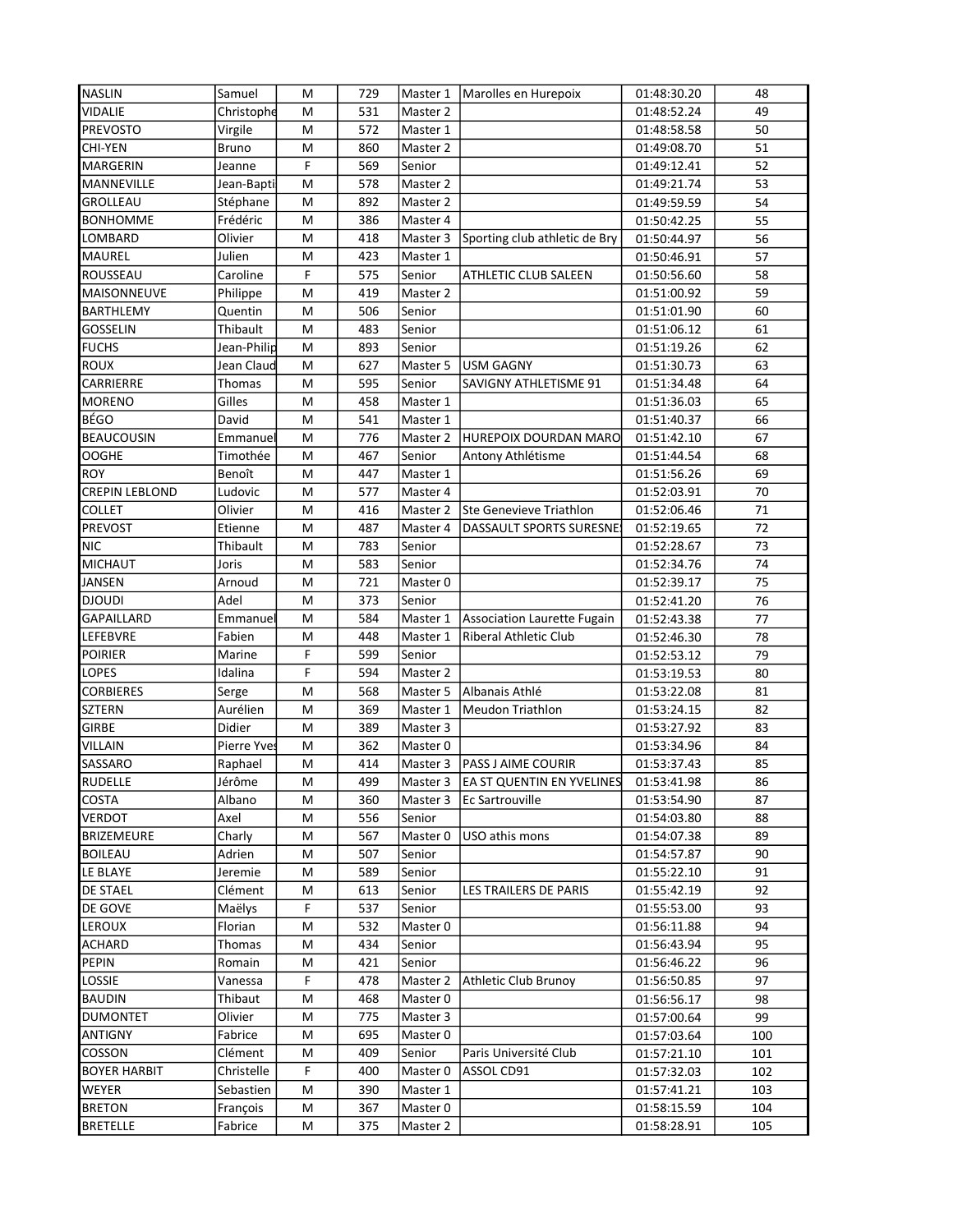| <b>KARRAS</b>     | Alexandre   | M | 544 | Master 2 | PRAC                          | 01:58:33.83 | 106 |
|-------------------|-------------|---|-----|----------|-------------------------------|-------------|-----|
| <b>MEYER</b>      | Christophe  | M | 371 | Master 2 | <b>Team Trail Explorer</b>    | 01:58:35.94 | 107 |
| <b>RIEZ</b>       | Noémie      | F | 551 | Espoir   |                               | 01:58:40.73 | 108 |
| MARCHAND          | Fabien      | M | 563 | Master 0 | <b>Ricard League</b>          | 01:59:02.84 | 109 |
| GOUDÉ             | Jérôme      | M | 611 | Master 3 |                               | 01:59:05.12 | 110 |
| <b>D'HALLUIN</b>  | Romuald     | M | 596 | Master 1 |                               | 01:59:08.34 | 111 |
| LESAGE            | Alain       | M | 454 | Master 3 |                               | 01:59:08.85 | 112 |
| <b>EYMAS</b>      | Armelle     | F | 431 | Master 2 | Sporting club athletic de Bry | 01:59:12.35 | 113 |
| <b>DORIA</b>      | Thibaut     | M | 476 | Master 2 |                               | 01:59:16.02 | 114 |
| <b>VICHERY</b>    | Yannick     | M | 374 | Master 2 |                               | 01:59:23.48 | 115 |
| COCHARD           | Christophe  | M | 717 | Master 3 | ASMEUDON                      | 01:59:28.54 | 116 |
| <b>MATEOSSIAN</b> | Eric        | M | 633 | Master 3 |                               | 01:59:58.05 | 117 |
| <b>FRANCOIS</b>   | Renaud      | M | 441 | Master 1 | <b>CAP RUNNING IGNY</b>       | 01:59:59.05 | 118 |
| <b>HARBIT</b>     | Jeremy      | M | 399 | Senior   | ASSOL CD91                    | 02:00:05.05 | 119 |
| <b>GALLIOT</b>    | Gwenaël     | M | 848 | Master 1 |                               | 02:00:29.46 | 120 |
| <b>GIRAUD</b>     | Kristel     | M | 847 | Master 2 |                               | 02:00:30.86 | 121 |
| RIBERO            | Julien      | M | 903 | Senior   |                               | 02:00:51.20 | 122 |
| <b>BEUGNON</b>    | Franck      | M | 560 | Master 1 |                               | 02:01:10.05 | 123 |
| <b>MOSTEFA</b>    | Amel        | M | 857 | Master 2 |                               | 02:01:17.37 | 124 |
| THAI THONG        | Thomas      | M | 720 | Master 2 | S/LUS PALAISEAU               | 02:01:58.88 | 125 |
| AIRES             | Rodrigo     | M | 612 | Master 1 |                               | 02:02:03.55 | 126 |
| <b>FOURNIER</b>   | Damien      | M | 820 | Senior   |                               | 02:02:25.03 | 127 |
| <b>BEUN</b>       | Florent     | M | 819 | Senior   |                               | 02:02:42.17 | 128 |
| <b>RENARD</b>     | Meddy       | M | 760 | Senior   | ATHLETIC CLUB ARPAJONAIS      | 02:02:54.76 | 129 |
| <b>BLACHE</b>     | Léo         | M | 763 | Senior   |                               | 02:03:04.82 | 130 |
| <b>NOWAK</b>      | Gregory     | M | 704 | Master 2 |                               | 02:03:44.33 | 131 |
| <b>DESNOES</b>    | David       | M | 491 | Senior   |                               | 02:03:44.46 | 132 |
| GALANO            | Floran      | M | 747 | Senior   |                               | 02:03:49.11 | 133 |
| <b>SCHAEP</b>     | Thibault    | M | 445 | Senior   | Versailles                    | 02:03:52.45 | 134 |
| MIREBEAU          | Jean-Marie  | M | 780 | Master 0 |                               | 02:04:08.55 | 135 |
| BENJAMIN          | Elodie      | F | 631 | Master 1 |                               | 02:04:18.61 | 136 |
| <b>ANTUNES</b>    | Philippe    | M | 372 | Master 2 | Les Cabris de la Madeleine    | 02:04:18.81 | 137 |
| MARTEL            | Guillaume   | M | 474 | Master 1 |                               | 02:04:24.64 | 138 |
| FERT              | Bernard     | M | 841 | Master 3 |                               | 02:04:29.82 | 139 |
| <b>VIRET</b>      | Pascal      | M | 862 | Master 2 | <b>CAP RUNNING IGNY</b>       | 02:04:43.41 | 140 |
| <b>LIOT</b>       | Alexia      | F | 823 | Master 2 | CAP RUNNING IGNY              | 02:04:46.46 | 141 |
| PAULMIER          | Jérôme      | M | 538 | Senior   |                               | 02:05:03.51 | 142 |
| <b>FERREIRA</b>   | Victor      | M | 420 | Senior   |                               | 02:05:12.88 | 143 |
| <b>BONVALET</b>   | Michaël     | M | 826 | Master 3 |                               | 02:05:28.68 | 144 |
| <b>BRAGA</b>      | Michel      | м | 433 | Master 2 |                               | 02:05:40.66 | 145 |
| WIDLOECHER        | Jerome      | M | 547 | Master 0 |                               | 02:06:06.53 | 146 |
| <b>BABOULIN</b>   | Marc        | M | 466 | Master 4 | PSUC ATHLETISME ORSAY         | 02:06:14.77 | 147 |
| <b>MENTION</b>    | Clement     | M | 542 | Espoir   | Senart triathlon              | 02:06:26.43 | 148 |
| <b>JUBERT</b>     | Vincent     | м | 629 | Master 2 | <b>US GAGNY</b>               | 02:06:48.56 | 149 |
| <b>CATOIRE</b>    | Quentin     | м | 486 | Senior   | OC GIF                        | 02:06:55.86 | 150 |
| CAVEL             | Jerome      | M | 364 | Master 1 |                               | 02:07:03.43 | 151 |
| RENAUDOT          | Gilles      | м | 530 | Master 1 |                               | 02:07:04.51 | 152 |
| HAREL             | Vincent     | M | 510 | Master 3 | EA ST QUENTIN EN YVELINES     | 02:07:17.67 | 153 |
| <b>EHMANN</b>     | Béatrice    | F | 623 | Master 3 | USM GAGNY                     | 02:07:21.90 | 154 |
| <b>BRIGOT</b>     | Romain      | M | 380 | Senior   |                               | 02:07:51.94 | 155 |
| <b>ASHTON</b>     | Christophe  | M | 831 | Senior   |                               | 02:07:56.32 | 156 |
| <b>BRUN</b>       | Guillaume   | м | 470 | Senior   |                               | 02:08:10.33 | 157 |
| <b>ROUYER</b>     | Julien      | M | 766 | Master 1 |                               | 02:08:52.27 | 158 |
| <b>HOMS</b>       | Olivier     | M | 889 | Master 0 |                               | 02:08:56.27 | 159 |
| <b>SIRERA</b>     | Jean-Philip | м | 711 | Master 1 |                               | 02:08:57.45 | 160 |
| <b>BONNET</b>     | Pascal      | M | 504 | Master 4 | EA ST QUENTIN EN YVELINES     | 02:08:57.95 | 161 |
| <b>GUEYDAN</b>    | Pauline     | F | 767 | Master 0 |                               | 02:08:58.27 | 162 |
| <b>GIACONIA</b>   | Céline      | F | 566 | Senior   | Viroflay Running Trail        | 02:09:00.51 | 163 |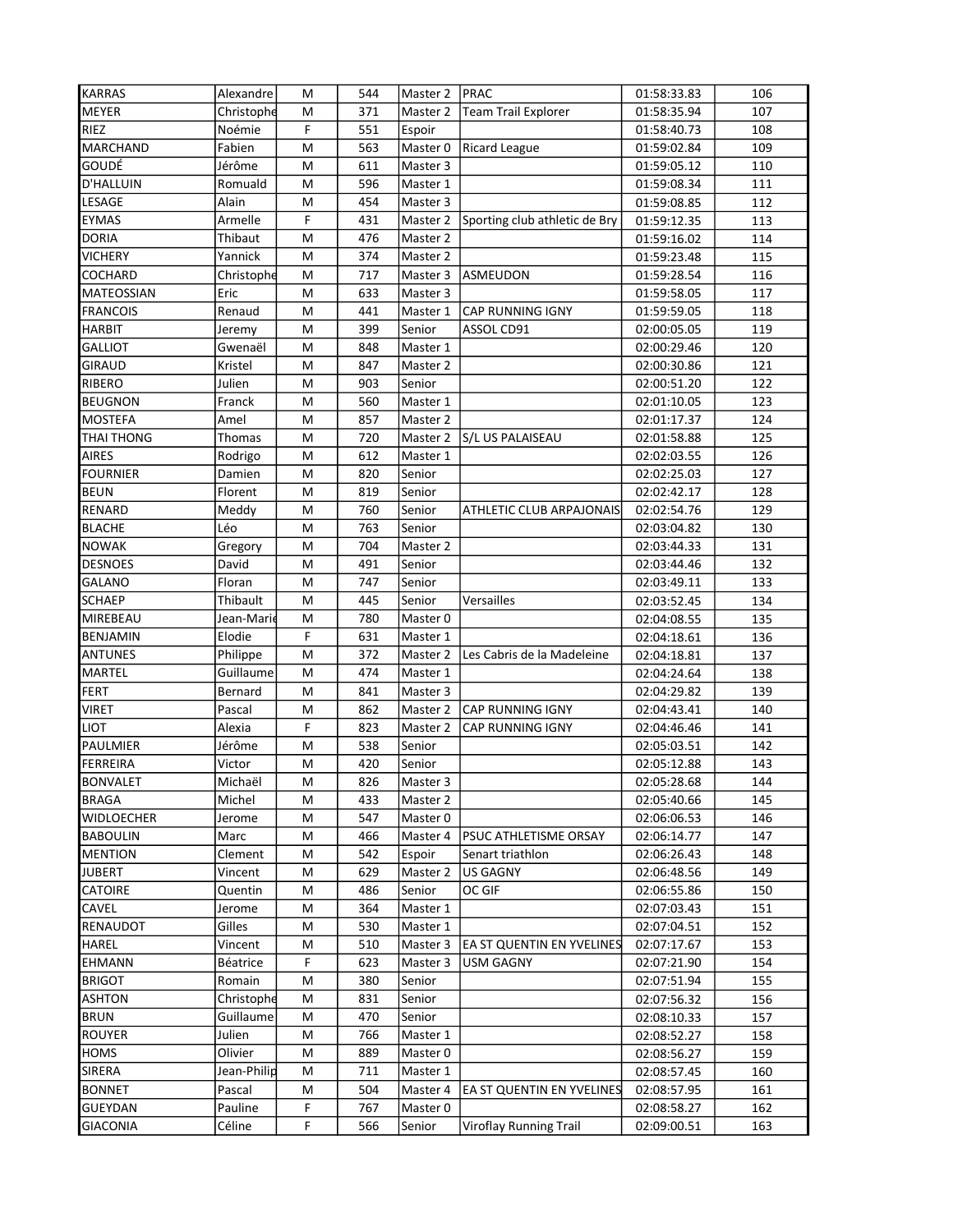| <b>POTHIER</b>        | <b>Bastien</b> | м         | 865 | Senior   | <b>Bob Trailer</b>              | 02:09:03.80 | 164 |
|-----------------------|----------------|-----------|-----|----------|---------------------------------|-------------|-----|
| <b>ROSTAING</b>       | Emmanuel       | М         | 430 | Master 2 |                                 | 02:09:05.81 | 165 |
| LEFEBVRE              | Jean-Prude     | M         | 849 | Master 0 | <b>Bob Trailer</b>              | 02:09:05.99 | 166 |
| <b>BOUILHOL</b>       | Sebastien      | M         | 484 | Master 1 |                                 | 02:09:13.19 | 167 |
| <b>UHRICH</b>         | Benoit         | M         | 876 | Espoir   |                                 | 02:09:15.41 | 168 |
| PETICOLLIN            | Patrice        | M         | 751 | Master 4 |                                 | 02:09:20.06 | 169 |
| DE HOYOS              | Amélie         | F         | 435 | Master 1 | Meudon Triathlon                | 02:09:20.34 | 170 |
| SANGLIER              | Jeremie        | M         | 601 | Espoir   |                                 | 02:09:28.98 | 171 |
| <b>COSTY</b>          | Hervé          | M         | 404 | Master 3 | ASSOL CD91                      | 02:09:35.22 | 172 |
| <b>BREVET</b>         | Kevin          | M         | 725 | Master 0 |                                 | 02:09:37.07 | 173 |
| <b>MARTINS</b>        | Jo             | M         | 900 | Master 3 |                                 | 02:09:53.94 | 174 |
| <b>HABERT</b>         | Tanguy         | M         | 396 | Master 0 |                                 | 02:09:55.55 | 175 |
| APRAHAMIAN            | Guillaume      | M         | 585 | Master 0 |                                 | 02:09:58.52 | 176 |
| MAHUZIER              | Cyrille        | М         | 693 | Master 0 |                                 | 02:10:04.21 | 177 |
| <b>DUPRE</b>          | Christian      | M         | 733 | Master 2 |                                 | 02:10:07.89 | 178 |
| HERROU                | Olivier        | м         | 702 | Senior   |                                 | 02:10:09.62 | 179 |
| LANZA                 | Frederic       | M         | 832 | Master 3 |                                 | 02:10:15.03 | 180 |
| CARTIER               | Florent        | M         | 555 | Senior   |                                 | 02:10:27.01 | 181 |
| <b>CLAVIER</b>        | Philippe       | M         | 452 | Master 2 |                                 | 02:10:29.98 | 182 |
| MENARA                | Mélanie        | F         | 442 | Senior   | <b>Stade Francais Triathlon</b> | 02:10:36.24 | 183 |
| <b>VIVIER</b>         | Remy           | M         | 410 | Senior   |                                 | 02:10:41.37 | 184 |
| <b>COULETTE</b>       | Jean-Pierre    | M         | 405 | Master 1 |                                 | 02:10:50.21 | 185 |
| CAVEL                 | Virginie       | F         | 365 | Master 2 | CAP RUNNING IGNY                | 02:11:15.79 | 186 |
| LE BLEVENNEC          | Philippe       | M         | 559 | Master 4 |                                 | 02:11:30.95 | 187 |
| RONDEAU               | Eric           | M         | 492 | Master 5 |                                 | 02:11:33.53 | 188 |
| MARIE                 | Olivier        | M         | 426 | Senior   | EA ST QUENTIN EN YVELINES       | 02:11:35.26 | 189 |
| <b>DUPOIRIEUX</b>     | Francis        | М         | 561 | Master 5 | US Palaiseau Athlétisme         | 02:11:37.25 | 190 |
| <b>HAVET</b>          | Remi           | M         | 868 | Senior   |                                 | 02:12:00.43 | 191 |
| CHEVEREAU             | Nicolas        | M         | 770 | Master 2 |                                 | 02:12:32.97 | 192 |
| <b>UHRICH</b>         | Alexis         | М         | 888 | Master 3 |                                 | 02:12:36.59 | 193 |
| SANDOZ                | Florian        | M         | 836 | Senior   |                                 | 02:12:48.70 | 194 |
| ROL                   | Mathieu        | M         | 382 | Senior   |                                 | 02:12:51.35 | 195 |
| <b>MAITRE</b>         | <b>Boris</b>   | м         | 845 | Espoir   |                                 | 02:12:55.51 | 196 |
| DELVAL                | Franck         | м         | 883 | Master 2 | Neuilly sur marne athlétisme    | 02:13:01.57 | 197 |
| SANGLIER              | Jonas          | M         | 802 | Junior   |                                 | 02:13:05.56 | 198 |
| <b>BROSSET</b>        | Maurine        | F         | 700 | Senior   |                                 | 02:13:16.05 | 199 |
| RIEU                  | Jean-Manu      | M         | 463 | Master 4 |                                 | 02:13:24.33 | 200 |
| <b>TOURRE</b>         | Wesley         | M         | 901 | Master 0 |                                 | 02:13:32.67 | 201 |
| <b>ROLLAND</b>        | Renaud         | ${\sf M}$ | 853 | Master 0 |                                 | 02:13:50.69 | 202 |
| LUNEAU                | Guillaume      | М         | 799 | Senior   |                                 | 02:13:56.03 | 203 |
| LUTZ                  | Pascal         | м         | 707 | Master 4 |                                 | 02:14:18.16 | 204 |
| CASIER                | Frederic       | м         | 411 | Master 3 | as meudon                       | 02:14:22.21 | 205 |
| <b>BOUCHER</b>        | David          | M         | 490 | Master 2 |                                 | 02:14:26.25 | 206 |
| <b>BRUN</b>           | Sébastien      | м         | 713 | Master 2 |                                 | 02:14:29.94 | 207 |
| PETIT                 | Juliette       | F         | 511 | Espoir   |                                 | 02:14:32.64 | 208 |
| PULIN                 | Silas          | М         | 768 | Junior   |                                 | 02:14:33.73 | 209 |
| DELAMARE              | Florian        | м         | 571 | Senior   | US Palaiseau Triathlon          | 02:14:37.00 | 210 |
| <b>GENEST</b>         | Manon          | F         | 570 | Senior   | US Palaiseau Athlétisme         | 02:14:37.81 | 211 |
| LE GUERN              | <b>Brice</b>   | м         | 489 | Junior   |                                 | 02:14:38.81 | 212 |
| LAINAULT              | Emmanuel       | M         | 406 | Master 2 | Athlétique Club Choisy le Roi   | 02:14:52.43 | 213 |
| <b>DEPIETS PICARD</b> | Damien         | м         | 811 | Master 0 |                                 | 02:15:06.21 | 214 |
| <b>BERENGUER</b>      | Thomas         | M         | 736 | Senior   |                                 | 02:15:08.27 | 215 |
| <b>BERARD</b>         | Philippe       | M         | 557 | Master 1 |                                 | 02:15:10.92 | 216 |
| <b>SUTTY</b>          | Jerome         | M         | 393 | Master 2 | <b>TUVB</b>                     | 02:15:16.86 | 217 |
| <b>FOUQUET</b>        | Axel           | м         | 576 | Senior   |                                 | 02:15:23.76 | 218 |
| <b>GARNIER</b>        | Jean           | M         | 692 | Master 1 |                                 | 02:15:29.42 | 219 |
| SIOT                  | Michel         | M         | 395 | Master 2 | ATHLETIC CLUB ARPAJONAIS        | 02:15:38.54 | 220 |
| DEMEILLEZ             | Cyril          | м         | 758 | Master 1 |                                 | 02:16:13.28 | 221 |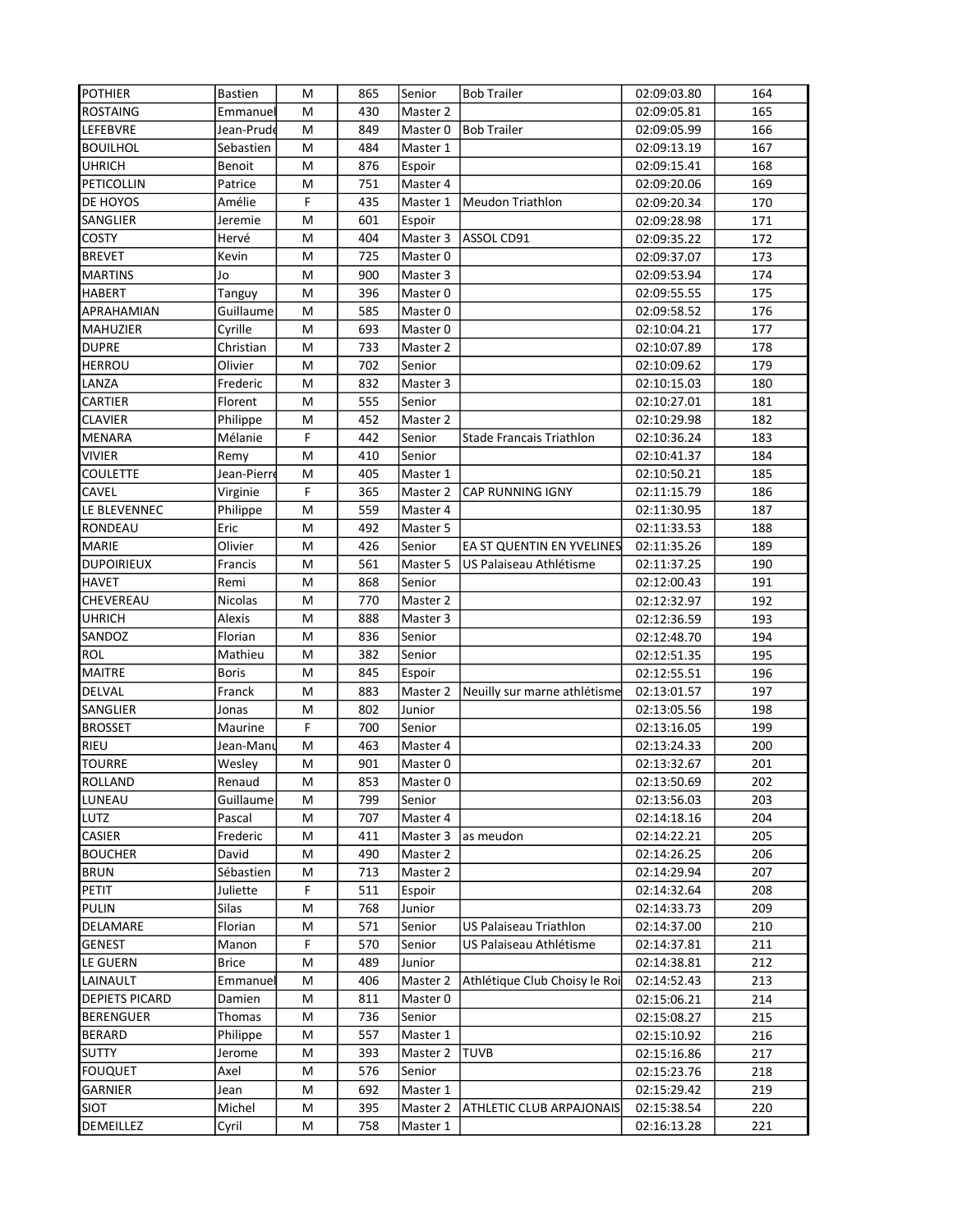| <b>BELLIER</b>                    | Arnaud                 | M      | 565        | Master 1             |                                  | 02:16:13.44                | 222        |
|-----------------------------------|------------------------|--------|------------|----------------------|----------------------------------|----------------------------|------------|
| POULIQUEN                         | Yann                   | M      | 505        | Master 2             | <b>EA ST QUENTIN EN YVELINES</b> | 02:16:13.97                | 223        |
| <b>MAUXION</b>                    | Yannick                | M      | 501        | Master 4             | EA ST QUENTIN EN YVELINES        | 02:16:16.02                | 224        |
| <b>COUDERT</b>                    | Sylvie                 | F      | 723        | Master 1             | Massy AS                         | 02:16:23.21                | 225        |
| <b>SOURP</b>                      | Jean-Philip            | M      | 356        | Master 3             | CAP RUNNING IGNY                 | 02:16:44.57                | 226        |
| LAMY                              | Etienne                | М      | 858        | Senior               |                                  | 02:16:51.71                | 227        |
| <b>BENNOIT</b>                    | Jean-Bapti             | M      | 361        | Master 1             | <b>ASFI Villejuif</b>            | 02:16:53.39                | 228        |
| <b>DHE</b>                        | Barbara                | F      | 444        | Senior               |                                  | 02:16:56.09                | 229        |
| <b>TEPPE</b>                      | Anne-Laur              | F      | 619        | Master 0             | Les pass'partouts du JOSAS       | 02:17:00.04                | 230        |
| <b>ALAGUIRY</b>                   | Mickael                | M      | 697        | Senior               |                                  | 02:17:06.53                | 231        |
| <b>PALACIOS</b>                   | Roberto                | M      | 618        | Master 1             |                                  | 02:17:18.16                | 232        |
| <b>ROCO</b>                       | Corinne                | F      | 403        | Master 2             | ASSOL CD91                       | 02:17:39.83                | 233        |
| LE CORVIC                         | Remy                   | M      | 401        | Master 5             | ASSOL CD91                       | 02:17:42.83                | 234        |
| SANGLIER                          | Mathias                | M      | 539        | Master 1             |                                  | 02:17:52.99                | 235        |
| AKGUL                             | Numan                  | м      | 536        | Master 2             |                                  | 02:17:56.48                | 236        |
| MAGALHAES                         | Kévin                  | M      | 582        | Senior               |                                  | 02:18:02.70                | 237        |
| <b>FERT</b>                       | Nathan                 | M      | 605        | Junior               |                                  | 02:18:09.57                | 238        |
| <b>TESSIER</b>                    | Aude                   | F      | 515        | Senior               | <b>FOND</b>                      | 02:18:23.11                | 239        |
| <b>GESLIN</b>                     | David                  | м      | 543        | Master 1             |                                  | 02:18:24.70                | 240        |
| SANGLIER                          | Gabriel                | M      | 803        | Master 3             |                                  | 02:18:33.77                | 241        |
| <b>DEROCHE</b>                    | Pierre-Yves            | M      | 877        | Master 5             | <b>RCA</b>                       | 02:18:37.88                | 242        |
| <b>LOPES</b>                      | Christophe             | M      | 779        | Master 1             |                                  | 02:18:46.08                | 243        |
| ABADIE                            | Lise                   | F      | 732        | Senior               |                                  | 02:18:49.99                | 244        |
| <b>GERO</b>                       | Fabienne               | F      | 604        | Master 3             |                                  | 02:18:55.81                | 245        |
| DIB                               | Killian                | M      | 690        | Senior               | AS CEA SACLAY                    | 02:19:01.27                | 246        |
| MARECHAL                          | Cédric                 | M      | 456        | Master 3             |                                  | 02:19:04.14                | 247        |
| MARZANO                           | Patrick                | M      | 703        | Master 3             |                                  | 02:19:13.88                | 248        |
| REMUSATI                          | Florent                | M      | 391        | Senior               |                                  | 02:19:23.13                | 249        |
| PUYOBRAU                          | Emmanuel               | F      | 392<br>807 | Senior               |                                  | 02:19:24.86                | 250        |
| <b>GUILLARD</b><br><b>DARRACQ</b> | Charly<br><b>Bruno</b> | M<br>М | 792        | Master 0             |                                  | 02:19:26.28<br>02:19:27.68 | 251<br>252 |
| <b>BREVET</b>                     | <b>Bruno</b>           | M      | 705        | Master 3<br>Master 3 |                                  | 02:19:30.71                | 253        |
| DE ROSSI                          | Helene                 | F      | 460        | Master 1             |                                  | 02:19:37.18                | 254        |
| <b>DESHOULLES</b>                 | Marion                 | F      | 696        | Senior               | Nanterre athletic club           | 02:19:46.39                | 255        |
| JOLLIVET                          | David                  | M      | 620        | Master 3             | US Palaiseau Athlétisme          | 02:19:57.14                | 256        |
| MICHEL-PANICACCI                  | Valérie                | F      | 352        | Master 3             | US Palaiseau Athlétisme          | 02:20:00.26                | 257        |
| <b>JEANSON</b>                    | Eric                   | M      | 607        | Master 3             | US Palaiseau Athlétisme          | 02:20:04.64                | 258        |
| <b>BARTHES</b>                    | Laurent                | M      | 709        | Master 3             |                                  | 02:20:14.95                | 259        |
| <b>BARTHES</b>                    | Anne-Soph              | F      | 708        | Master 3             |                                  | 02:20:17.22                | 260        |
| <b>BOSCHER</b>                    | Yannick                | М      | 882        | Master 2             |                                  | 02:20:25.87                | 261        |
| <b>MAURANGE</b>                   | Mélanie                | F      | 597        | Master 1             |                                  | 02:20:45.91                | 262        |
| <b>EVAN</b>                       | Fanny                  | F      | 894        | Senior               |                                  | 02:20:47.10                | 263        |
| PISSARD                           | Peggy                  | F      | 739        | Master 2             |                                  | 02:20:49.36                | 264        |
| <b>MONGUILLON</b>                 | Laurent                | M      | 710        | Master 3             |                                  | 02:20:56.87                | 265        |
| <b>DUVAL</b>                      | Sébastien              | м      | 712        | Master 1             | <b>CAP RUNNING IGNY</b>          | 02:21:00.86                | 266        |
| VANNUCCI                          | Julie                  | F      | 681        | Senior               |                                  | 02:21:02.81                | 267        |
| JANIQUE DE WAUBERT                | Jean-Bapti             | М      | 829        | Master 1             |                                  | 02:21:11.86                | 268        |
| MENARD                            | Franck                 | м      | 731        | Master 4             | Running Sanofi MAF               | 02:21:14.89                | 269        |
| <b>GUEDES</b>                     | Fabian                 | м      | 554        | Senior               |                                  | 02:21:20.30                | 270        |
| LAVARET                           | Cyril                  | м      | 730        | Master 1             | <b>Running Sanofi MAF</b>        | 02:21:26.39                | 271        |
| <b>BORIES</b>                     | Julien                 | M      | 500        | Master 0             |                                  | 02:21:31.31                | 272        |
| ROMAIN                            | Xavier                 | M      | 701        | Senior               |                                  | 02:21:37.10                | 273        |
| <b>HOSSEN</b>                     | Elodie                 | F      | 625        | Master 1             | <b>USM GAGNY</b>                 | 02:21:42.23                | 274        |
| <b>DIOT</b>                       | Cyrielle               | F      | 622        | Senior               | <b>USM GAGNY</b>                 | 02:21:43.13                | 275        |
| <b>BUONO</b>                      | Jérémie                | M      | 816        | Master 2             |                                  | 02:21:45.23                | 276        |
| <b>BERNARD</b>                    | Eric                   | M      | 828        | Master 2             |                                  | 02:21:46.65                | 277        |
| BERNARDO GARCÍA                   | Noelia                 | F      | 580        | Senior               |                                  | 02:21:50.79                | 278        |
| SANDOZ                            | Aurélien               | M      | 789        | Master 1             |                                  | 02:22:06.57                | 279        |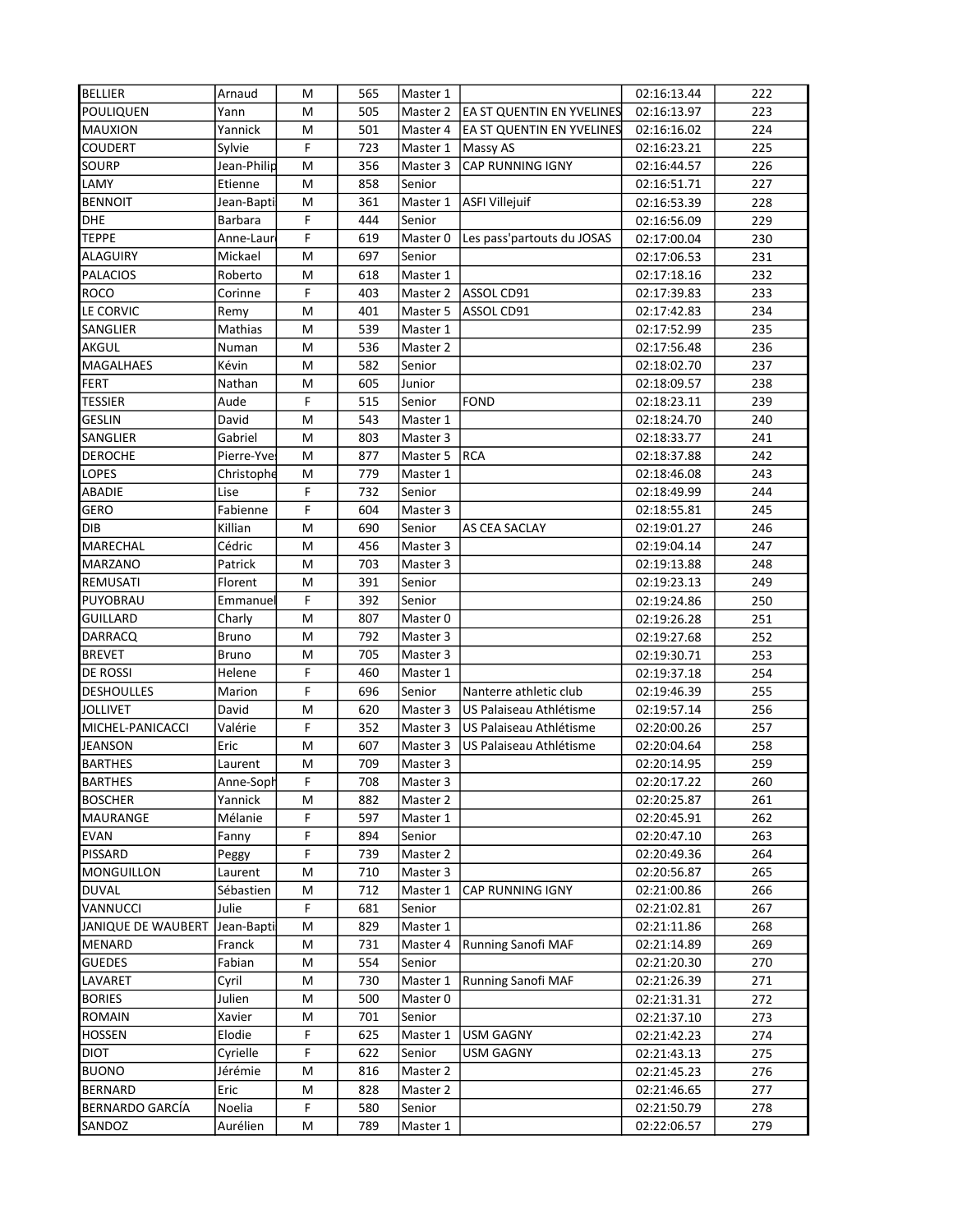| SENELLE<br>Benjamin<br>M<br>590<br>Master 1<br><b>MAS</b><br>02:22:36.57<br>281<br>FERT<br>Sebastien<br>M<br>606<br>Master 1<br>282<br>02:23:06.83<br><b>GURLEK</b><br>Alain<br>M<br>824<br>283<br>Master 1<br>02:23:20.65<br>SANGLIER<br>Abel<br>M<br>602<br>284<br>Master 1<br>02:23:33.15<br>795<br>285<br><b>SANGLIER</b><br>M<br>Junior<br>02:23:48.01<br>Igor<br>SANGLIER<br>Clement<br>M<br>685<br>286<br>Junior<br>02:23:49.74<br>397<br><b>PUCHE</b><br>David<br>M<br>Master 3<br>ASSOL CD91<br>02:23:55.82<br>287<br>F<br><b>MAITRE</b><br>Marie<br>814<br>Senior<br>02:23:56.23<br>288<br>F<br>ARSENDEAU<br>Leslie<br>791<br>EA ST QUENTIN EN YVELINES<br>02:23:57.38<br>289<br>Senior<br><b>RACE</b><br>290<br>Régis<br>M<br>895<br>Master 5<br>02:23:58.35<br>F<br><b>PUCHE</b><br>Sarah<br>398<br>ASSOL CD91<br>02:24:00.19<br>291<br>Senior<br>MAESTRACCI<br>Alexandre<br>699<br>292<br>M<br>Master 0<br>02:24:03.26<br><b>FOCA</b><br>Mathieu<br>691<br>02:24:04.99<br>293<br>M<br>Senior<br>DASSAULT SPORTS SURESNE<br>ROUZ<br>Caroline<br>F<br>294<br>719<br>Master 0<br>02:24:07.80<br>727<br>295<br><b>BOURGEOIS</b><br>Julien<br>M<br>Master 1<br>02:24:13.35<br><b>ROQUES</b><br>Sylvain<br>417<br>Senior<br>02:24:18.31<br>296<br>M<br>793<br>297<br>SANGLIER<br>Xavier<br>M<br>02:24:24.09<br>Master 2<br>SENANT<br>457<br>298<br>M<br>02:24:32.87<br>Gregoire<br>Master 1<br><b>CIVIALE</b><br>Daniel<br>753<br>PSUC ATHLETISME ORSAY<br>299<br>M<br>Master 4<br>02:24:42.04<br><b>VOGT</b><br>Matthieu<br>M<br>477<br>300<br>Athletic Club Brunoy<br>02:24:42.07<br>Master 0<br><b>DUMOUSSEAUX</b><br>Frederic<br>M<br>843<br>301<br>Master 2<br>02:25:00.27<br><b>FERT</b><br>Valentin<br>M<br>813<br>302<br>Senior<br>02:25:01.47<br>Antony Athlétisme<br><b>BOUTON</b><br><b>Baptiste</b><br>M<br>540<br>Master 1<br>303<br>02:25:01.56<br>F<br>742<br>SANGLIER<br>Gabrielle<br>304<br>Senior<br>02:25:05.26<br>F<br><b>MAITRE</b><br>875<br>Lise<br>305<br>Junior<br>02:25:06.45<br>SAMSON<br>Christophe<br>475<br>M<br>Master 3<br>306<br>02:25:07.13<br><b>FERT</b><br>Valery<br>821<br>M<br>02:25:10.35<br>307<br>Senior<br><b>FELTAIN</b><br>Pierre<br>759<br>M<br>Master 5<br>02:25:11.89<br>308<br>LE GALL<br>Nicolas<br>M<br>852<br>Senior<br>02:25:12.28<br>309<br><b>FEUVRET</b><br>Loic<br>M<br>762<br>Master 3<br>02:25:14.89<br>310<br>LABBE<br>Claire<br>F<br>755<br>311<br>Master 1<br>02:25:19.25<br><b>RIOU</b><br>Yann<br>M<br>363<br>Master 2<br>02:25:19.91<br>312<br>MARRAUD DES GROTTE<br>Olivier<br>837<br>02:25:20.25<br>313<br>M<br>Master 1<br><b>POUTHIER</b><br>Cédric<br>M<br>436<br>02:25:24.13<br>314<br>Master 1<br>LABASLE<br>737<br>315<br>Damien<br>M<br>02:25:24.91<br>Senior<br>GIRARD<br>726<br>316<br>Yoane<br>M<br>02:25:26.09<br>Master 1<br>QUITELLIC<br>Sylvain<br>M<br>827<br>02:25:29.22<br>317<br>Master 4<br>Cécile<br>$\overline{F}$<br><b>DIVO</b><br>689<br>318<br>Master 1<br>02:25:30.89<br>F<br><b>CLAUDE</b><br>545<br>Wrc<br>02:25:32.89<br>319<br>Hélène<br>Master 1<br>F<br><b>BATTIER</b><br>Stéphanie<br>890<br>Master 2<br>02:25:33.74<br>320<br><b>BOISSET</b><br>546<br>Antony Athlétisme<br>Cedric<br>M<br>Master 1<br>02:25:35.34<br>321<br>FERT<br>902<br>02:25:36.44<br>322<br>Martin<br>M<br>Espoir<br><b>ALBIN</b><br>Trevian<br>772<br>Senior<br>02:25:47.87<br>323<br>M<br><b>GENTIL</b><br>Christian<br>464<br>Master 5<br>02:25:51.21<br>324<br>м<br><b>CLAUDE SAVOIE</b><br>F<br>Rachel<br>769<br>Master 2<br>02:25:55.64<br>325<br>VALLEE<br>Frederic<br>М<br>846<br>Master 2<br>stade verthois athletisme<br>02:26:17.74<br>326<br>SAUMONT<br>Ségolène<br>F<br>368<br>Senior<br>02:26:19.00<br>327<br><b>PINO</b><br>Lilian<br>424<br>Master 4<br>м<br>02:26:31.47<br>328<br>Renaud<br><b>BELIERES</b><br>м<br>784<br>Master 2<br>02:26:59.38<br>329<br>SANDOZ<br>834<br>Tristan<br>M<br>Junior<br>02:27:01.54<br>330<br>F<br><b>KOFFI</b><br>Marie<br>748<br>DASSAULT SPORTS SURESNE<br>Master 2<br>331<br>02:27:02.84<br>PLANQUETTE<br>Christophe<br>749<br>Master 3<br>M<br>02:27:03.81<br>332<br>F<br><b>THIBOUT</b><br>Emiliane<br>873<br>Espoir<br>02:27:31.60<br>333<br>F<br>RICHARTE<br>624<br>Corinne<br>Master 2<br><b>USM GAGNY</b><br>02:27:58.12<br>334<br><b>DINARD</b><br>M<br>359<br>02:28:27.14<br>335<br>Quentin<br>Espoir<br><b>TUVB</b> triathlon<br><b>COLLET</b><br>Yves<br>M<br>861<br>Master 4<br>02:28:38.83<br>336<br>ROUSSEL<br>David<br>M<br>786<br>EA ST QUENTIN EN YVELINES<br>02:28:49.87<br>337<br>Master 1 | <b>DESIREE</b> | Jean-Pierre | м | 897 | Master 3 | 02:22:23.27 | 280 |
|-----------------------------------------------------------------------------------------------------------------------------------------------------------------------------------------------------------------------------------------------------------------------------------------------------------------------------------------------------------------------------------------------------------------------------------------------------------------------------------------------------------------------------------------------------------------------------------------------------------------------------------------------------------------------------------------------------------------------------------------------------------------------------------------------------------------------------------------------------------------------------------------------------------------------------------------------------------------------------------------------------------------------------------------------------------------------------------------------------------------------------------------------------------------------------------------------------------------------------------------------------------------------------------------------------------------------------------------------------------------------------------------------------------------------------------------------------------------------------------------------------------------------------------------------------------------------------------------------------------------------------------------------------------------------------------------------------------------------------------------------------------------------------------------------------------------------------------------------------------------------------------------------------------------------------------------------------------------------------------------------------------------------------------------------------------------------------------------------------------------------------------------------------------------------------------------------------------------------------------------------------------------------------------------------------------------------------------------------------------------------------------------------------------------------------------------------------------------------------------------------------------------------------------------------------------------------------------------------------------------------------------------------------------------------------------------------------------------------------------------------------------------------------------------------------------------------------------------------------------------------------------------------------------------------------------------------------------------------------------------------------------------------------------------------------------------------------------------------------------------------------------------------------------------------------------------------------------------------------------------------------------------------------------------------------------------------------------------------------------------------------------------------------------------------------------------------------------------------------------------------------------------------------------------------------------------------------------------------------------------------------------------------------------------------------------------------------------------------------------------------------------------------------------------------------------------------------------------------------------------------------------------------------------------------------------------------------------------------------------------------------------------------------------------------------------------------------------------------------------------------------------------------------------------------------------------------------------------------------------------------------------------------------------------------------------------------------------------------------------------------------------------------------------------------------------------------------------------------------------------------------------------------------------------------------|----------------|-------------|---|-----|----------|-------------|-----|
|                                                                                                                                                                                                                                                                                                                                                                                                                                                                                                                                                                                                                                                                                                                                                                                                                                                                                                                                                                                                                                                                                                                                                                                                                                                                                                                                                                                                                                                                                                                                                                                                                                                                                                                                                                                                                                                                                                                                                                                                                                                                                                                                                                                                                                                                                                                                                                                                                                                                                                                                                                                                                                                                                                                                                                                                                                                                                                                                                                                                                                                                                                                                                                                                                                                                                                                                                                                                                                                                                                                                                                                                                                                                                                                                                                                                                                                                                                                                                                                                                                                                                                                                                                                                                                                                                                                                                                                                                                                                                                                                                     |                |             |   |     |          |             |     |
|                                                                                                                                                                                                                                                                                                                                                                                                                                                                                                                                                                                                                                                                                                                                                                                                                                                                                                                                                                                                                                                                                                                                                                                                                                                                                                                                                                                                                                                                                                                                                                                                                                                                                                                                                                                                                                                                                                                                                                                                                                                                                                                                                                                                                                                                                                                                                                                                                                                                                                                                                                                                                                                                                                                                                                                                                                                                                                                                                                                                                                                                                                                                                                                                                                                                                                                                                                                                                                                                                                                                                                                                                                                                                                                                                                                                                                                                                                                                                                                                                                                                                                                                                                                                                                                                                                                                                                                                                                                                                                                                                     |                |             |   |     |          |             |     |
|                                                                                                                                                                                                                                                                                                                                                                                                                                                                                                                                                                                                                                                                                                                                                                                                                                                                                                                                                                                                                                                                                                                                                                                                                                                                                                                                                                                                                                                                                                                                                                                                                                                                                                                                                                                                                                                                                                                                                                                                                                                                                                                                                                                                                                                                                                                                                                                                                                                                                                                                                                                                                                                                                                                                                                                                                                                                                                                                                                                                                                                                                                                                                                                                                                                                                                                                                                                                                                                                                                                                                                                                                                                                                                                                                                                                                                                                                                                                                                                                                                                                                                                                                                                                                                                                                                                                                                                                                                                                                                                                                     |                |             |   |     |          |             |     |
|                                                                                                                                                                                                                                                                                                                                                                                                                                                                                                                                                                                                                                                                                                                                                                                                                                                                                                                                                                                                                                                                                                                                                                                                                                                                                                                                                                                                                                                                                                                                                                                                                                                                                                                                                                                                                                                                                                                                                                                                                                                                                                                                                                                                                                                                                                                                                                                                                                                                                                                                                                                                                                                                                                                                                                                                                                                                                                                                                                                                                                                                                                                                                                                                                                                                                                                                                                                                                                                                                                                                                                                                                                                                                                                                                                                                                                                                                                                                                                                                                                                                                                                                                                                                                                                                                                                                                                                                                                                                                                                                                     |                |             |   |     |          |             |     |
|                                                                                                                                                                                                                                                                                                                                                                                                                                                                                                                                                                                                                                                                                                                                                                                                                                                                                                                                                                                                                                                                                                                                                                                                                                                                                                                                                                                                                                                                                                                                                                                                                                                                                                                                                                                                                                                                                                                                                                                                                                                                                                                                                                                                                                                                                                                                                                                                                                                                                                                                                                                                                                                                                                                                                                                                                                                                                                                                                                                                                                                                                                                                                                                                                                                                                                                                                                                                                                                                                                                                                                                                                                                                                                                                                                                                                                                                                                                                                                                                                                                                                                                                                                                                                                                                                                                                                                                                                                                                                                                                                     |                |             |   |     |          |             |     |
|                                                                                                                                                                                                                                                                                                                                                                                                                                                                                                                                                                                                                                                                                                                                                                                                                                                                                                                                                                                                                                                                                                                                                                                                                                                                                                                                                                                                                                                                                                                                                                                                                                                                                                                                                                                                                                                                                                                                                                                                                                                                                                                                                                                                                                                                                                                                                                                                                                                                                                                                                                                                                                                                                                                                                                                                                                                                                                                                                                                                                                                                                                                                                                                                                                                                                                                                                                                                                                                                                                                                                                                                                                                                                                                                                                                                                                                                                                                                                                                                                                                                                                                                                                                                                                                                                                                                                                                                                                                                                                                                                     |                |             |   |     |          |             |     |
|                                                                                                                                                                                                                                                                                                                                                                                                                                                                                                                                                                                                                                                                                                                                                                                                                                                                                                                                                                                                                                                                                                                                                                                                                                                                                                                                                                                                                                                                                                                                                                                                                                                                                                                                                                                                                                                                                                                                                                                                                                                                                                                                                                                                                                                                                                                                                                                                                                                                                                                                                                                                                                                                                                                                                                                                                                                                                                                                                                                                                                                                                                                                                                                                                                                                                                                                                                                                                                                                                                                                                                                                                                                                                                                                                                                                                                                                                                                                                                                                                                                                                                                                                                                                                                                                                                                                                                                                                                                                                                                                                     |                |             |   |     |          |             |     |
|                                                                                                                                                                                                                                                                                                                                                                                                                                                                                                                                                                                                                                                                                                                                                                                                                                                                                                                                                                                                                                                                                                                                                                                                                                                                                                                                                                                                                                                                                                                                                                                                                                                                                                                                                                                                                                                                                                                                                                                                                                                                                                                                                                                                                                                                                                                                                                                                                                                                                                                                                                                                                                                                                                                                                                                                                                                                                                                                                                                                                                                                                                                                                                                                                                                                                                                                                                                                                                                                                                                                                                                                                                                                                                                                                                                                                                                                                                                                                                                                                                                                                                                                                                                                                                                                                                                                                                                                                                                                                                                                                     |                |             |   |     |          |             |     |
|                                                                                                                                                                                                                                                                                                                                                                                                                                                                                                                                                                                                                                                                                                                                                                                                                                                                                                                                                                                                                                                                                                                                                                                                                                                                                                                                                                                                                                                                                                                                                                                                                                                                                                                                                                                                                                                                                                                                                                                                                                                                                                                                                                                                                                                                                                                                                                                                                                                                                                                                                                                                                                                                                                                                                                                                                                                                                                                                                                                                                                                                                                                                                                                                                                                                                                                                                                                                                                                                                                                                                                                                                                                                                                                                                                                                                                                                                                                                                                                                                                                                                                                                                                                                                                                                                                                                                                                                                                                                                                                                                     |                |             |   |     |          |             |     |
|                                                                                                                                                                                                                                                                                                                                                                                                                                                                                                                                                                                                                                                                                                                                                                                                                                                                                                                                                                                                                                                                                                                                                                                                                                                                                                                                                                                                                                                                                                                                                                                                                                                                                                                                                                                                                                                                                                                                                                                                                                                                                                                                                                                                                                                                                                                                                                                                                                                                                                                                                                                                                                                                                                                                                                                                                                                                                                                                                                                                                                                                                                                                                                                                                                                                                                                                                                                                                                                                                                                                                                                                                                                                                                                                                                                                                                                                                                                                                                                                                                                                                                                                                                                                                                                                                                                                                                                                                                                                                                                                                     |                |             |   |     |          |             |     |
|                                                                                                                                                                                                                                                                                                                                                                                                                                                                                                                                                                                                                                                                                                                                                                                                                                                                                                                                                                                                                                                                                                                                                                                                                                                                                                                                                                                                                                                                                                                                                                                                                                                                                                                                                                                                                                                                                                                                                                                                                                                                                                                                                                                                                                                                                                                                                                                                                                                                                                                                                                                                                                                                                                                                                                                                                                                                                                                                                                                                                                                                                                                                                                                                                                                                                                                                                                                                                                                                                                                                                                                                                                                                                                                                                                                                                                                                                                                                                                                                                                                                                                                                                                                                                                                                                                                                                                                                                                                                                                                                                     |                |             |   |     |          |             |     |
|                                                                                                                                                                                                                                                                                                                                                                                                                                                                                                                                                                                                                                                                                                                                                                                                                                                                                                                                                                                                                                                                                                                                                                                                                                                                                                                                                                                                                                                                                                                                                                                                                                                                                                                                                                                                                                                                                                                                                                                                                                                                                                                                                                                                                                                                                                                                                                                                                                                                                                                                                                                                                                                                                                                                                                                                                                                                                                                                                                                                                                                                                                                                                                                                                                                                                                                                                                                                                                                                                                                                                                                                                                                                                                                                                                                                                                                                                                                                                                                                                                                                                                                                                                                                                                                                                                                                                                                                                                                                                                                                                     |                |             |   |     |          |             |     |
|                                                                                                                                                                                                                                                                                                                                                                                                                                                                                                                                                                                                                                                                                                                                                                                                                                                                                                                                                                                                                                                                                                                                                                                                                                                                                                                                                                                                                                                                                                                                                                                                                                                                                                                                                                                                                                                                                                                                                                                                                                                                                                                                                                                                                                                                                                                                                                                                                                                                                                                                                                                                                                                                                                                                                                                                                                                                                                                                                                                                                                                                                                                                                                                                                                                                                                                                                                                                                                                                                                                                                                                                                                                                                                                                                                                                                                                                                                                                                                                                                                                                                                                                                                                                                                                                                                                                                                                                                                                                                                                                                     |                |             |   |     |          |             |     |
|                                                                                                                                                                                                                                                                                                                                                                                                                                                                                                                                                                                                                                                                                                                                                                                                                                                                                                                                                                                                                                                                                                                                                                                                                                                                                                                                                                                                                                                                                                                                                                                                                                                                                                                                                                                                                                                                                                                                                                                                                                                                                                                                                                                                                                                                                                                                                                                                                                                                                                                                                                                                                                                                                                                                                                                                                                                                                                                                                                                                                                                                                                                                                                                                                                                                                                                                                                                                                                                                                                                                                                                                                                                                                                                                                                                                                                                                                                                                                                                                                                                                                                                                                                                                                                                                                                                                                                                                                                                                                                                                                     |                |             |   |     |          |             |     |
|                                                                                                                                                                                                                                                                                                                                                                                                                                                                                                                                                                                                                                                                                                                                                                                                                                                                                                                                                                                                                                                                                                                                                                                                                                                                                                                                                                                                                                                                                                                                                                                                                                                                                                                                                                                                                                                                                                                                                                                                                                                                                                                                                                                                                                                                                                                                                                                                                                                                                                                                                                                                                                                                                                                                                                                                                                                                                                                                                                                                                                                                                                                                                                                                                                                                                                                                                                                                                                                                                                                                                                                                                                                                                                                                                                                                                                                                                                                                                                                                                                                                                                                                                                                                                                                                                                                                                                                                                                                                                                                                                     |                |             |   |     |          |             |     |
|                                                                                                                                                                                                                                                                                                                                                                                                                                                                                                                                                                                                                                                                                                                                                                                                                                                                                                                                                                                                                                                                                                                                                                                                                                                                                                                                                                                                                                                                                                                                                                                                                                                                                                                                                                                                                                                                                                                                                                                                                                                                                                                                                                                                                                                                                                                                                                                                                                                                                                                                                                                                                                                                                                                                                                                                                                                                                                                                                                                                                                                                                                                                                                                                                                                                                                                                                                                                                                                                                                                                                                                                                                                                                                                                                                                                                                                                                                                                                                                                                                                                                                                                                                                                                                                                                                                                                                                                                                                                                                                                                     |                |             |   |     |          |             |     |
|                                                                                                                                                                                                                                                                                                                                                                                                                                                                                                                                                                                                                                                                                                                                                                                                                                                                                                                                                                                                                                                                                                                                                                                                                                                                                                                                                                                                                                                                                                                                                                                                                                                                                                                                                                                                                                                                                                                                                                                                                                                                                                                                                                                                                                                                                                                                                                                                                                                                                                                                                                                                                                                                                                                                                                                                                                                                                                                                                                                                                                                                                                                                                                                                                                                                                                                                                                                                                                                                                                                                                                                                                                                                                                                                                                                                                                                                                                                                                                                                                                                                                                                                                                                                                                                                                                                                                                                                                                                                                                                                                     |                |             |   |     |          |             |     |
|                                                                                                                                                                                                                                                                                                                                                                                                                                                                                                                                                                                                                                                                                                                                                                                                                                                                                                                                                                                                                                                                                                                                                                                                                                                                                                                                                                                                                                                                                                                                                                                                                                                                                                                                                                                                                                                                                                                                                                                                                                                                                                                                                                                                                                                                                                                                                                                                                                                                                                                                                                                                                                                                                                                                                                                                                                                                                                                                                                                                                                                                                                                                                                                                                                                                                                                                                                                                                                                                                                                                                                                                                                                                                                                                                                                                                                                                                                                                                                                                                                                                                                                                                                                                                                                                                                                                                                                                                                                                                                                                                     |                |             |   |     |          |             |     |
|                                                                                                                                                                                                                                                                                                                                                                                                                                                                                                                                                                                                                                                                                                                                                                                                                                                                                                                                                                                                                                                                                                                                                                                                                                                                                                                                                                                                                                                                                                                                                                                                                                                                                                                                                                                                                                                                                                                                                                                                                                                                                                                                                                                                                                                                                                                                                                                                                                                                                                                                                                                                                                                                                                                                                                                                                                                                                                                                                                                                                                                                                                                                                                                                                                                                                                                                                                                                                                                                                                                                                                                                                                                                                                                                                                                                                                                                                                                                                                                                                                                                                                                                                                                                                                                                                                                                                                                                                                                                                                                                                     |                |             |   |     |          |             |     |
|                                                                                                                                                                                                                                                                                                                                                                                                                                                                                                                                                                                                                                                                                                                                                                                                                                                                                                                                                                                                                                                                                                                                                                                                                                                                                                                                                                                                                                                                                                                                                                                                                                                                                                                                                                                                                                                                                                                                                                                                                                                                                                                                                                                                                                                                                                                                                                                                                                                                                                                                                                                                                                                                                                                                                                                                                                                                                                                                                                                                                                                                                                                                                                                                                                                                                                                                                                                                                                                                                                                                                                                                                                                                                                                                                                                                                                                                                                                                                                                                                                                                                                                                                                                                                                                                                                                                                                                                                                                                                                                                                     |                |             |   |     |          |             |     |
|                                                                                                                                                                                                                                                                                                                                                                                                                                                                                                                                                                                                                                                                                                                                                                                                                                                                                                                                                                                                                                                                                                                                                                                                                                                                                                                                                                                                                                                                                                                                                                                                                                                                                                                                                                                                                                                                                                                                                                                                                                                                                                                                                                                                                                                                                                                                                                                                                                                                                                                                                                                                                                                                                                                                                                                                                                                                                                                                                                                                                                                                                                                                                                                                                                                                                                                                                                                                                                                                                                                                                                                                                                                                                                                                                                                                                                                                                                                                                                                                                                                                                                                                                                                                                                                                                                                                                                                                                                                                                                                                                     |                |             |   |     |          |             |     |
|                                                                                                                                                                                                                                                                                                                                                                                                                                                                                                                                                                                                                                                                                                                                                                                                                                                                                                                                                                                                                                                                                                                                                                                                                                                                                                                                                                                                                                                                                                                                                                                                                                                                                                                                                                                                                                                                                                                                                                                                                                                                                                                                                                                                                                                                                                                                                                                                                                                                                                                                                                                                                                                                                                                                                                                                                                                                                                                                                                                                                                                                                                                                                                                                                                                                                                                                                                                                                                                                                                                                                                                                                                                                                                                                                                                                                                                                                                                                                                                                                                                                                                                                                                                                                                                                                                                                                                                                                                                                                                                                                     |                |             |   |     |          |             |     |
|                                                                                                                                                                                                                                                                                                                                                                                                                                                                                                                                                                                                                                                                                                                                                                                                                                                                                                                                                                                                                                                                                                                                                                                                                                                                                                                                                                                                                                                                                                                                                                                                                                                                                                                                                                                                                                                                                                                                                                                                                                                                                                                                                                                                                                                                                                                                                                                                                                                                                                                                                                                                                                                                                                                                                                                                                                                                                                                                                                                                                                                                                                                                                                                                                                                                                                                                                                                                                                                                                                                                                                                                                                                                                                                                                                                                                                                                                                                                                                                                                                                                                                                                                                                                                                                                                                                                                                                                                                                                                                                                                     |                |             |   |     |          |             |     |
|                                                                                                                                                                                                                                                                                                                                                                                                                                                                                                                                                                                                                                                                                                                                                                                                                                                                                                                                                                                                                                                                                                                                                                                                                                                                                                                                                                                                                                                                                                                                                                                                                                                                                                                                                                                                                                                                                                                                                                                                                                                                                                                                                                                                                                                                                                                                                                                                                                                                                                                                                                                                                                                                                                                                                                                                                                                                                                                                                                                                                                                                                                                                                                                                                                                                                                                                                                                                                                                                                                                                                                                                                                                                                                                                                                                                                                                                                                                                                                                                                                                                                                                                                                                                                                                                                                                                                                                                                                                                                                                                                     |                |             |   |     |          |             |     |
|                                                                                                                                                                                                                                                                                                                                                                                                                                                                                                                                                                                                                                                                                                                                                                                                                                                                                                                                                                                                                                                                                                                                                                                                                                                                                                                                                                                                                                                                                                                                                                                                                                                                                                                                                                                                                                                                                                                                                                                                                                                                                                                                                                                                                                                                                                                                                                                                                                                                                                                                                                                                                                                                                                                                                                                                                                                                                                                                                                                                                                                                                                                                                                                                                                                                                                                                                                                                                                                                                                                                                                                                                                                                                                                                                                                                                                                                                                                                                                                                                                                                                                                                                                                                                                                                                                                                                                                                                                                                                                                                                     |                |             |   |     |          |             |     |
|                                                                                                                                                                                                                                                                                                                                                                                                                                                                                                                                                                                                                                                                                                                                                                                                                                                                                                                                                                                                                                                                                                                                                                                                                                                                                                                                                                                                                                                                                                                                                                                                                                                                                                                                                                                                                                                                                                                                                                                                                                                                                                                                                                                                                                                                                                                                                                                                                                                                                                                                                                                                                                                                                                                                                                                                                                                                                                                                                                                                                                                                                                                                                                                                                                                                                                                                                                                                                                                                                                                                                                                                                                                                                                                                                                                                                                                                                                                                                                                                                                                                                                                                                                                                                                                                                                                                                                                                                                                                                                                                                     |                |             |   |     |          |             |     |
|                                                                                                                                                                                                                                                                                                                                                                                                                                                                                                                                                                                                                                                                                                                                                                                                                                                                                                                                                                                                                                                                                                                                                                                                                                                                                                                                                                                                                                                                                                                                                                                                                                                                                                                                                                                                                                                                                                                                                                                                                                                                                                                                                                                                                                                                                                                                                                                                                                                                                                                                                                                                                                                                                                                                                                                                                                                                                                                                                                                                                                                                                                                                                                                                                                                                                                                                                                                                                                                                                                                                                                                                                                                                                                                                                                                                                                                                                                                                                                                                                                                                                                                                                                                                                                                                                                                                                                                                                                                                                                                                                     |                |             |   |     |          |             |     |
|                                                                                                                                                                                                                                                                                                                                                                                                                                                                                                                                                                                                                                                                                                                                                                                                                                                                                                                                                                                                                                                                                                                                                                                                                                                                                                                                                                                                                                                                                                                                                                                                                                                                                                                                                                                                                                                                                                                                                                                                                                                                                                                                                                                                                                                                                                                                                                                                                                                                                                                                                                                                                                                                                                                                                                                                                                                                                                                                                                                                                                                                                                                                                                                                                                                                                                                                                                                                                                                                                                                                                                                                                                                                                                                                                                                                                                                                                                                                                                                                                                                                                                                                                                                                                                                                                                                                                                                                                                                                                                                                                     |                |             |   |     |          |             |     |
|                                                                                                                                                                                                                                                                                                                                                                                                                                                                                                                                                                                                                                                                                                                                                                                                                                                                                                                                                                                                                                                                                                                                                                                                                                                                                                                                                                                                                                                                                                                                                                                                                                                                                                                                                                                                                                                                                                                                                                                                                                                                                                                                                                                                                                                                                                                                                                                                                                                                                                                                                                                                                                                                                                                                                                                                                                                                                                                                                                                                                                                                                                                                                                                                                                                                                                                                                                                                                                                                                                                                                                                                                                                                                                                                                                                                                                                                                                                                                                                                                                                                                                                                                                                                                                                                                                                                                                                                                                                                                                                                                     |                |             |   |     |          |             |     |
|                                                                                                                                                                                                                                                                                                                                                                                                                                                                                                                                                                                                                                                                                                                                                                                                                                                                                                                                                                                                                                                                                                                                                                                                                                                                                                                                                                                                                                                                                                                                                                                                                                                                                                                                                                                                                                                                                                                                                                                                                                                                                                                                                                                                                                                                                                                                                                                                                                                                                                                                                                                                                                                                                                                                                                                                                                                                                                                                                                                                                                                                                                                                                                                                                                                                                                                                                                                                                                                                                                                                                                                                                                                                                                                                                                                                                                                                                                                                                                                                                                                                                                                                                                                                                                                                                                                                                                                                                                                                                                                                                     |                |             |   |     |          |             |     |
|                                                                                                                                                                                                                                                                                                                                                                                                                                                                                                                                                                                                                                                                                                                                                                                                                                                                                                                                                                                                                                                                                                                                                                                                                                                                                                                                                                                                                                                                                                                                                                                                                                                                                                                                                                                                                                                                                                                                                                                                                                                                                                                                                                                                                                                                                                                                                                                                                                                                                                                                                                                                                                                                                                                                                                                                                                                                                                                                                                                                                                                                                                                                                                                                                                                                                                                                                                                                                                                                                                                                                                                                                                                                                                                                                                                                                                                                                                                                                                                                                                                                                                                                                                                                                                                                                                                                                                                                                                                                                                                                                     |                |             |   |     |          |             |     |
|                                                                                                                                                                                                                                                                                                                                                                                                                                                                                                                                                                                                                                                                                                                                                                                                                                                                                                                                                                                                                                                                                                                                                                                                                                                                                                                                                                                                                                                                                                                                                                                                                                                                                                                                                                                                                                                                                                                                                                                                                                                                                                                                                                                                                                                                                                                                                                                                                                                                                                                                                                                                                                                                                                                                                                                                                                                                                                                                                                                                                                                                                                                                                                                                                                                                                                                                                                                                                                                                                                                                                                                                                                                                                                                                                                                                                                                                                                                                                                                                                                                                                                                                                                                                                                                                                                                                                                                                                                                                                                                                                     |                |             |   |     |          |             |     |
|                                                                                                                                                                                                                                                                                                                                                                                                                                                                                                                                                                                                                                                                                                                                                                                                                                                                                                                                                                                                                                                                                                                                                                                                                                                                                                                                                                                                                                                                                                                                                                                                                                                                                                                                                                                                                                                                                                                                                                                                                                                                                                                                                                                                                                                                                                                                                                                                                                                                                                                                                                                                                                                                                                                                                                                                                                                                                                                                                                                                                                                                                                                                                                                                                                                                                                                                                                                                                                                                                                                                                                                                                                                                                                                                                                                                                                                                                                                                                                                                                                                                                                                                                                                                                                                                                                                                                                                                                                                                                                                                                     |                |             |   |     |          |             |     |
|                                                                                                                                                                                                                                                                                                                                                                                                                                                                                                                                                                                                                                                                                                                                                                                                                                                                                                                                                                                                                                                                                                                                                                                                                                                                                                                                                                                                                                                                                                                                                                                                                                                                                                                                                                                                                                                                                                                                                                                                                                                                                                                                                                                                                                                                                                                                                                                                                                                                                                                                                                                                                                                                                                                                                                                                                                                                                                                                                                                                                                                                                                                                                                                                                                                                                                                                                                                                                                                                                                                                                                                                                                                                                                                                                                                                                                                                                                                                                                                                                                                                                                                                                                                                                                                                                                                                                                                                                                                                                                                                                     |                |             |   |     |          |             |     |
|                                                                                                                                                                                                                                                                                                                                                                                                                                                                                                                                                                                                                                                                                                                                                                                                                                                                                                                                                                                                                                                                                                                                                                                                                                                                                                                                                                                                                                                                                                                                                                                                                                                                                                                                                                                                                                                                                                                                                                                                                                                                                                                                                                                                                                                                                                                                                                                                                                                                                                                                                                                                                                                                                                                                                                                                                                                                                                                                                                                                                                                                                                                                                                                                                                                                                                                                                                                                                                                                                                                                                                                                                                                                                                                                                                                                                                                                                                                                                                                                                                                                                                                                                                                                                                                                                                                                                                                                                                                                                                                                                     |                |             |   |     |          |             |     |
|                                                                                                                                                                                                                                                                                                                                                                                                                                                                                                                                                                                                                                                                                                                                                                                                                                                                                                                                                                                                                                                                                                                                                                                                                                                                                                                                                                                                                                                                                                                                                                                                                                                                                                                                                                                                                                                                                                                                                                                                                                                                                                                                                                                                                                                                                                                                                                                                                                                                                                                                                                                                                                                                                                                                                                                                                                                                                                                                                                                                                                                                                                                                                                                                                                                                                                                                                                                                                                                                                                                                                                                                                                                                                                                                                                                                                                                                                                                                                                                                                                                                                                                                                                                                                                                                                                                                                                                                                                                                                                                                                     |                |             |   |     |          |             |     |
|                                                                                                                                                                                                                                                                                                                                                                                                                                                                                                                                                                                                                                                                                                                                                                                                                                                                                                                                                                                                                                                                                                                                                                                                                                                                                                                                                                                                                                                                                                                                                                                                                                                                                                                                                                                                                                                                                                                                                                                                                                                                                                                                                                                                                                                                                                                                                                                                                                                                                                                                                                                                                                                                                                                                                                                                                                                                                                                                                                                                                                                                                                                                                                                                                                                                                                                                                                                                                                                                                                                                                                                                                                                                                                                                                                                                                                                                                                                                                                                                                                                                                                                                                                                                                                                                                                                                                                                                                                                                                                                                                     |                |             |   |     |          |             |     |
|                                                                                                                                                                                                                                                                                                                                                                                                                                                                                                                                                                                                                                                                                                                                                                                                                                                                                                                                                                                                                                                                                                                                                                                                                                                                                                                                                                                                                                                                                                                                                                                                                                                                                                                                                                                                                                                                                                                                                                                                                                                                                                                                                                                                                                                                                                                                                                                                                                                                                                                                                                                                                                                                                                                                                                                                                                                                                                                                                                                                                                                                                                                                                                                                                                                                                                                                                                                                                                                                                                                                                                                                                                                                                                                                                                                                                                                                                                                                                                                                                                                                                                                                                                                                                                                                                                                                                                                                                                                                                                                                                     |                |             |   |     |          |             |     |
|                                                                                                                                                                                                                                                                                                                                                                                                                                                                                                                                                                                                                                                                                                                                                                                                                                                                                                                                                                                                                                                                                                                                                                                                                                                                                                                                                                                                                                                                                                                                                                                                                                                                                                                                                                                                                                                                                                                                                                                                                                                                                                                                                                                                                                                                                                                                                                                                                                                                                                                                                                                                                                                                                                                                                                                                                                                                                                                                                                                                                                                                                                                                                                                                                                                                                                                                                                                                                                                                                                                                                                                                                                                                                                                                                                                                                                                                                                                                                                                                                                                                                                                                                                                                                                                                                                                                                                                                                                                                                                                                                     |                |             |   |     |          |             |     |
|                                                                                                                                                                                                                                                                                                                                                                                                                                                                                                                                                                                                                                                                                                                                                                                                                                                                                                                                                                                                                                                                                                                                                                                                                                                                                                                                                                                                                                                                                                                                                                                                                                                                                                                                                                                                                                                                                                                                                                                                                                                                                                                                                                                                                                                                                                                                                                                                                                                                                                                                                                                                                                                                                                                                                                                                                                                                                                                                                                                                                                                                                                                                                                                                                                                                                                                                                                                                                                                                                                                                                                                                                                                                                                                                                                                                                                                                                                                                                                                                                                                                                                                                                                                                                                                                                                                                                                                                                                                                                                                                                     |                |             |   |     |          |             |     |
|                                                                                                                                                                                                                                                                                                                                                                                                                                                                                                                                                                                                                                                                                                                                                                                                                                                                                                                                                                                                                                                                                                                                                                                                                                                                                                                                                                                                                                                                                                                                                                                                                                                                                                                                                                                                                                                                                                                                                                                                                                                                                                                                                                                                                                                                                                                                                                                                                                                                                                                                                                                                                                                                                                                                                                                                                                                                                                                                                                                                                                                                                                                                                                                                                                                                                                                                                                                                                                                                                                                                                                                                                                                                                                                                                                                                                                                                                                                                                                                                                                                                                                                                                                                                                                                                                                                                                                                                                                                                                                                                                     |                |             |   |     |          |             |     |
|                                                                                                                                                                                                                                                                                                                                                                                                                                                                                                                                                                                                                                                                                                                                                                                                                                                                                                                                                                                                                                                                                                                                                                                                                                                                                                                                                                                                                                                                                                                                                                                                                                                                                                                                                                                                                                                                                                                                                                                                                                                                                                                                                                                                                                                                                                                                                                                                                                                                                                                                                                                                                                                                                                                                                                                                                                                                                                                                                                                                                                                                                                                                                                                                                                                                                                                                                                                                                                                                                                                                                                                                                                                                                                                                                                                                                                                                                                                                                                                                                                                                                                                                                                                                                                                                                                                                                                                                                                                                                                                                                     |                |             |   |     |          |             |     |
|                                                                                                                                                                                                                                                                                                                                                                                                                                                                                                                                                                                                                                                                                                                                                                                                                                                                                                                                                                                                                                                                                                                                                                                                                                                                                                                                                                                                                                                                                                                                                                                                                                                                                                                                                                                                                                                                                                                                                                                                                                                                                                                                                                                                                                                                                                                                                                                                                                                                                                                                                                                                                                                                                                                                                                                                                                                                                                                                                                                                                                                                                                                                                                                                                                                                                                                                                                                                                                                                                                                                                                                                                                                                                                                                                                                                                                                                                                                                                                                                                                                                                                                                                                                                                                                                                                                                                                                                                                                                                                                                                     |                |             |   |     |          |             |     |
|                                                                                                                                                                                                                                                                                                                                                                                                                                                                                                                                                                                                                                                                                                                                                                                                                                                                                                                                                                                                                                                                                                                                                                                                                                                                                                                                                                                                                                                                                                                                                                                                                                                                                                                                                                                                                                                                                                                                                                                                                                                                                                                                                                                                                                                                                                                                                                                                                                                                                                                                                                                                                                                                                                                                                                                                                                                                                                                                                                                                                                                                                                                                                                                                                                                                                                                                                                                                                                                                                                                                                                                                                                                                                                                                                                                                                                                                                                                                                                                                                                                                                                                                                                                                                                                                                                                                                                                                                                                                                                                                                     |                |             |   |     |          |             |     |
|                                                                                                                                                                                                                                                                                                                                                                                                                                                                                                                                                                                                                                                                                                                                                                                                                                                                                                                                                                                                                                                                                                                                                                                                                                                                                                                                                                                                                                                                                                                                                                                                                                                                                                                                                                                                                                                                                                                                                                                                                                                                                                                                                                                                                                                                                                                                                                                                                                                                                                                                                                                                                                                                                                                                                                                                                                                                                                                                                                                                                                                                                                                                                                                                                                                                                                                                                                                                                                                                                                                                                                                                                                                                                                                                                                                                                                                                                                                                                                                                                                                                                                                                                                                                                                                                                                                                                                                                                                                                                                                                                     |                |             |   |     |          |             |     |
|                                                                                                                                                                                                                                                                                                                                                                                                                                                                                                                                                                                                                                                                                                                                                                                                                                                                                                                                                                                                                                                                                                                                                                                                                                                                                                                                                                                                                                                                                                                                                                                                                                                                                                                                                                                                                                                                                                                                                                                                                                                                                                                                                                                                                                                                                                                                                                                                                                                                                                                                                                                                                                                                                                                                                                                                                                                                                                                                                                                                                                                                                                                                                                                                                                                                                                                                                                                                                                                                                                                                                                                                                                                                                                                                                                                                                                                                                                                                                                                                                                                                                                                                                                                                                                                                                                                                                                                                                                                                                                                                                     |                |             |   |     |          |             |     |
|                                                                                                                                                                                                                                                                                                                                                                                                                                                                                                                                                                                                                                                                                                                                                                                                                                                                                                                                                                                                                                                                                                                                                                                                                                                                                                                                                                                                                                                                                                                                                                                                                                                                                                                                                                                                                                                                                                                                                                                                                                                                                                                                                                                                                                                                                                                                                                                                                                                                                                                                                                                                                                                                                                                                                                                                                                                                                                                                                                                                                                                                                                                                                                                                                                                                                                                                                                                                                                                                                                                                                                                                                                                                                                                                                                                                                                                                                                                                                                                                                                                                                                                                                                                                                                                                                                                                                                                                                                                                                                                                                     |                |             |   |     |          |             |     |
|                                                                                                                                                                                                                                                                                                                                                                                                                                                                                                                                                                                                                                                                                                                                                                                                                                                                                                                                                                                                                                                                                                                                                                                                                                                                                                                                                                                                                                                                                                                                                                                                                                                                                                                                                                                                                                                                                                                                                                                                                                                                                                                                                                                                                                                                                                                                                                                                                                                                                                                                                                                                                                                                                                                                                                                                                                                                                                                                                                                                                                                                                                                                                                                                                                                                                                                                                                                                                                                                                                                                                                                                                                                                                                                                                                                                                                                                                                                                                                                                                                                                                                                                                                                                                                                                                                                                                                                                                                                                                                                                                     |                |             |   |     |          |             |     |
|                                                                                                                                                                                                                                                                                                                                                                                                                                                                                                                                                                                                                                                                                                                                                                                                                                                                                                                                                                                                                                                                                                                                                                                                                                                                                                                                                                                                                                                                                                                                                                                                                                                                                                                                                                                                                                                                                                                                                                                                                                                                                                                                                                                                                                                                                                                                                                                                                                                                                                                                                                                                                                                                                                                                                                                                                                                                                                                                                                                                                                                                                                                                                                                                                                                                                                                                                                                                                                                                                                                                                                                                                                                                                                                                                                                                                                                                                                                                                                                                                                                                                                                                                                                                                                                                                                                                                                                                                                                                                                                                                     |                |             |   |     |          |             |     |
|                                                                                                                                                                                                                                                                                                                                                                                                                                                                                                                                                                                                                                                                                                                                                                                                                                                                                                                                                                                                                                                                                                                                                                                                                                                                                                                                                                                                                                                                                                                                                                                                                                                                                                                                                                                                                                                                                                                                                                                                                                                                                                                                                                                                                                                                                                                                                                                                                                                                                                                                                                                                                                                                                                                                                                                                                                                                                                                                                                                                                                                                                                                                                                                                                                                                                                                                                                                                                                                                                                                                                                                                                                                                                                                                                                                                                                                                                                                                                                                                                                                                                                                                                                                                                                                                                                                                                                                                                                                                                                                                                     |                |             |   |     |          |             |     |
|                                                                                                                                                                                                                                                                                                                                                                                                                                                                                                                                                                                                                                                                                                                                                                                                                                                                                                                                                                                                                                                                                                                                                                                                                                                                                                                                                                                                                                                                                                                                                                                                                                                                                                                                                                                                                                                                                                                                                                                                                                                                                                                                                                                                                                                                                                                                                                                                                                                                                                                                                                                                                                                                                                                                                                                                                                                                                                                                                                                                                                                                                                                                                                                                                                                                                                                                                                                                                                                                                                                                                                                                                                                                                                                                                                                                                                                                                                                                                                                                                                                                                                                                                                                                                                                                                                                                                                                                                                                                                                                                                     |                |             |   |     |          |             |     |
|                                                                                                                                                                                                                                                                                                                                                                                                                                                                                                                                                                                                                                                                                                                                                                                                                                                                                                                                                                                                                                                                                                                                                                                                                                                                                                                                                                                                                                                                                                                                                                                                                                                                                                                                                                                                                                                                                                                                                                                                                                                                                                                                                                                                                                                                                                                                                                                                                                                                                                                                                                                                                                                                                                                                                                                                                                                                                                                                                                                                                                                                                                                                                                                                                                                                                                                                                                                                                                                                                                                                                                                                                                                                                                                                                                                                                                                                                                                                                                                                                                                                                                                                                                                                                                                                                                                                                                                                                                                                                                                                                     |                |             |   |     |          |             |     |
|                                                                                                                                                                                                                                                                                                                                                                                                                                                                                                                                                                                                                                                                                                                                                                                                                                                                                                                                                                                                                                                                                                                                                                                                                                                                                                                                                                                                                                                                                                                                                                                                                                                                                                                                                                                                                                                                                                                                                                                                                                                                                                                                                                                                                                                                                                                                                                                                                                                                                                                                                                                                                                                                                                                                                                                                                                                                                                                                                                                                                                                                                                                                                                                                                                                                                                                                                                                                                                                                                                                                                                                                                                                                                                                                                                                                                                                                                                                                                                                                                                                                                                                                                                                                                                                                                                                                                                                                                                                                                                                                                     |                |             |   |     |          |             |     |
|                                                                                                                                                                                                                                                                                                                                                                                                                                                                                                                                                                                                                                                                                                                                                                                                                                                                                                                                                                                                                                                                                                                                                                                                                                                                                                                                                                                                                                                                                                                                                                                                                                                                                                                                                                                                                                                                                                                                                                                                                                                                                                                                                                                                                                                                                                                                                                                                                                                                                                                                                                                                                                                                                                                                                                                                                                                                                                                                                                                                                                                                                                                                                                                                                                                                                                                                                                                                                                                                                                                                                                                                                                                                                                                                                                                                                                                                                                                                                                                                                                                                                                                                                                                                                                                                                                                                                                                                                                                                                                                                                     |                |             |   |     |          |             |     |
|                                                                                                                                                                                                                                                                                                                                                                                                                                                                                                                                                                                                                                                                                                                                                                                                                                                                                                                                                                                                                                                                                                                                                                                                                                                                                                                                                                                                                                                                                                                                                                                                                                                                                                                                                                                                                                                                                                                                                                                                                                                                                                                                                                                                                                                                                                                                                                                                                                                                                                                                                                                                                                                                                                                                                                                                                                                                                                                                                                                                                                                                                                                                                                                                                                                                                                                                                                                                                                                                                                                                                                                                                                                                                                                                                                                                                                                                                                                                                                                                                                                                                                                                                                                                                                                                                                                                                                                                                                                                                                                                                     |                |             |   |     |          |             |     |
|                                                                                                                                                                                                                                                                                                                                                                                                                                                                                                                                                                                                                                                                                                                                                                                                                                                                                                                                                                                                                                                                                                                                                                                                                                                                                                                                                                                                                                                                                                                                                                                                                                                                                                                                                                                                                                                                                                                                                                                                                                                                                                                                                                                                                                                                                                                                                                                                                                                                                                                                                                                                                                                                                                                                                                                                                                                                                                                                                                                                                                                                                                                                                                                                                                                                                                                                                                                                                                                                                                                                                                                                                                                                                                                                                                                                                                                                                                                                                                                                                                                                                                                                                                                                                                                                                                                                                                                                                                                                                                                                                     |                |             |   |     |          |             |     |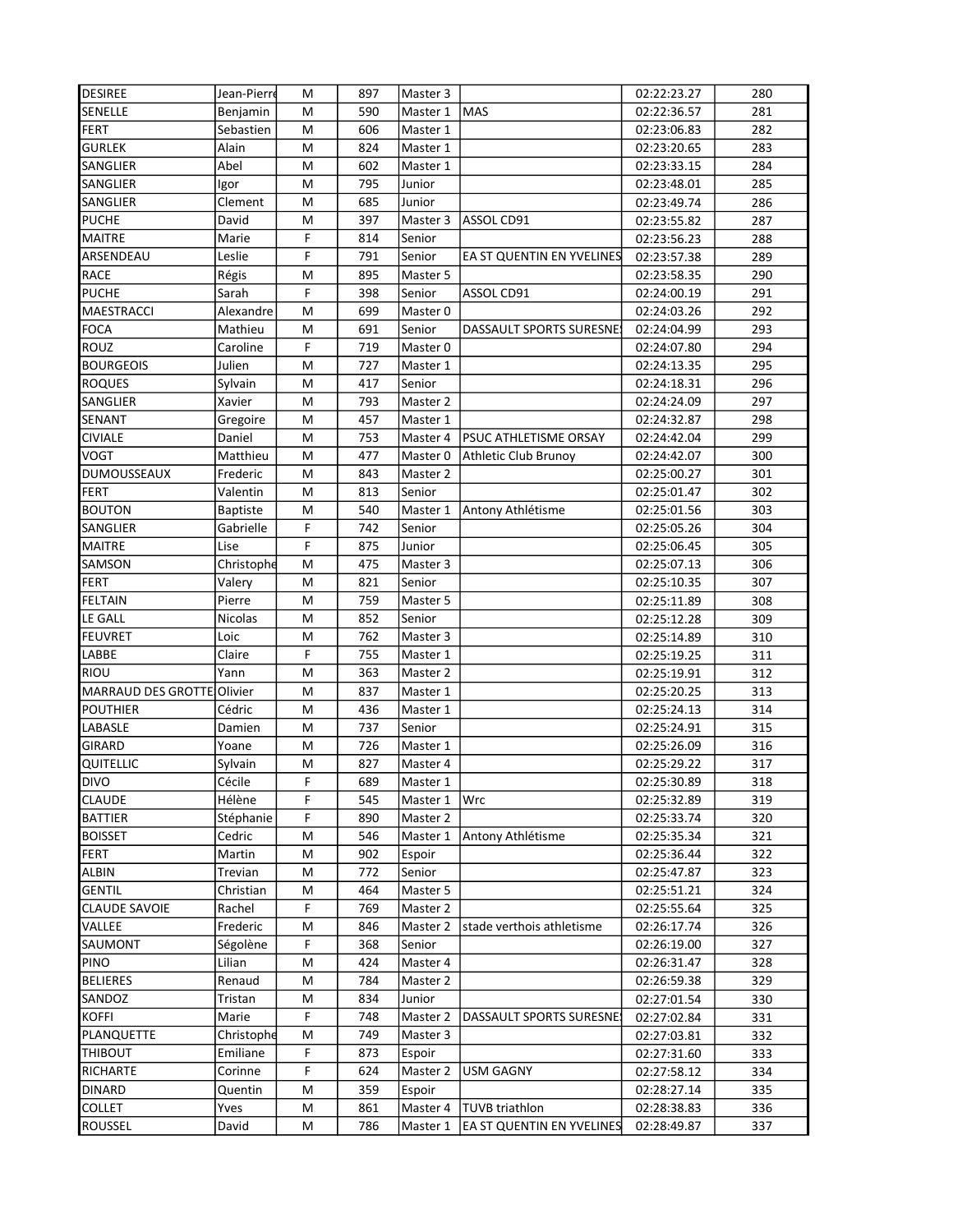| RENAUDOT          | Emilie        | F              | 529 | Master 1 |                               | 02:28:54.51 | 338              |
|-------------------|---------------|----------------|-----|----------|-------------------------------|-------------|------------------|
| CHUSSEAU          | Christophe    | M              | 878 | Master 4 |                               | 02:29:08.39 | 339              |
| LE CROM           | Mickaël       | M              | 842 | Senior   |                               | 02:29:09.58 | 340              |
| <b>JOANNY</b>     | Jonathan      | M              | 884 | Espoir   | ATHLETIC CLUB ARPAJONAIS      | 02:29:12.06 | 341              |
| <b>FERGUEN</b>    | Adel          | M              | 830 | Master 1 |                               | 02:29:23.07 | 342              |
| <b>LEONE</b>      | Damien        | M              | 859 | Master 1 |                               | 02:29:32.32 | 343              |
| PUJERVIE          | Elaine        | F              | 833 | Senior   |                               | 02:29:52.00 | 344              |
| <b>MUNTZ</b>      | Yan           | M              | 488 | Master 2 |                               | 02:29:52.86 | 345              |
| SANGLIER          | Jeanne        | F              | 527 | Senior   |                               | 02:30:07.32 | 346              |
| DELECOLLE         | Virgile       | M              | 495 | Master 1 | <b>Antony Natation</b>        | 02:30:22.30 | 347              |
| <b>BASTIAO</b>    | Pascal        | M              | 608 | Master 2 |                               | 02:30:44.89 | 348              |
| <b>CUNY</b>       | Emilie        | F              | 479 | Senior   |                               | 02:31:08.62 | 349              |
| <b>BANDINI</b>    | Mélina        | F              | 481 | Senior   |                               | 02:31:12.44 | 350              |
| SEBBEN            | Jérome        | M              | 480 | Master 1 |                               | 02:31:16.54 | 351              |
| KONE              | Souleymar     | M              | 626 | Master 1 | <b>USM GAGNY</b>              | 02:31:21.95 | 352              |
| <b>IDMTAL</b>     | Cécile        | F              | 408 | Master 4 | Athlétique Club Choisy le Roi | 02:31:22.94 | 353              |
| <b>POIRIER</b>    | Jordan        | M              | 756 | Senior   | stade verthois athletisme     | 02:31:36.72 | 354              |
| YETTOU            | Sabrina       | F              | 553 | Master 1 |                               | 02:32:29.25 | 355              |
| <b>FERT</b>       | Melaine       | F              | 817 | Espoir   |                               | 02:32:31.79 | 356              |
| <b>FERT</b>       | Agathe        | F              | 818 | Espoir   |                               | 02:32:34.21 | 357              |
| <b>GAUTERO</b>    | Justine       | F              | 757 | Senior   | stade verthois athletisme     | 02:32:35.39 | 358              |
| <b>FERT</b>       | Joanna        | F              | 804 | Espoir   |                               | 02:32:39.83 | 359              |
| <b>PULIN</b>      | Amandine      | F              | 838 | Espoir   |                               | 02:32:41.57 | 360              |
| <b>BARB</b>       | Christophe    | M              | 683 | Master 2 |                               | 02:32:56.34 | 361              |
| <b>HERVIEU</b>    | Sylvain       | M              | 740 | Master 4 |                               | 02:33:27.05 | 362              |
| SIMON             | Oriane        | F              | 440 | Senior   |                               | 02:33:34.62 | 363              |
| <b>BOURRIAUX</b>  | Gerard        | M              | 856 | Master 4 |                               | 02:33:37.33 | 364              |
| <b>HALLER</b>     | Laurence      | F              | 514 | Master 3 | <b>US METRO TRANSPORT</b>     | 02:33:38.08 | 365              |
| LAMIGEON          | Sebastien     | M              | 738 | Master 2 |                               | 02:33:38.67 | 366              |
| LEGRAND           | Caroline      | F              | 810 | Senior   |                               | 02:33:45.69 | 367              |
| TOULOUM           | Hakim         | M              | 534 | Master 0 |                               | 02:33:54.81 | 368              |
| SANDOZ            | Maxence       | M              | 788 | Junior   |                               | 02:33:58.45 | 369              |
| BARTOSZEWSKA      | Monika        | F              | 548 | Master 1 |                               | 02:34:20.06 | 370              |
| <b>GRZOMBA</b>    | Katarzyna     | F              | 549 | Master 0 |                               | 02:34:25.51 | 371              |
| SANGLIER          | <b>Blaise</b> | M              | 512 | Senior   |                               | 02:34:45.34 | 372              |
| <b>BACHIR-BEY</b> | Christian     | M              | 429 | Master 3 |                               | 02:34:54.92 | 373              |
| <b>POINSSOT</b>   | Céline        | F              | 855 | Master 2 |                               | 02:35:30.61 | 374              |
| <b>FONGUE</b>     | Simon Bou     | M              | 854 | Master 2 |                               | 02:35:31.61 | 375              |
| GOUSY             | Audrey        | $\overline{F}$ | 844 | Master 1 |                               | 02:35:33.61 | $\overline{376}$ |
| YVONNET           | Franck        | М              | 851 | Master 1 |                               | 02:35:46.26 | 377              |
| <b>LEFEBVRE</b>   | Luc           | M              | 694 | Master 3 |                               | 02:36:14.48 | 378              |
| NEDELLEC          | Lise          | F              | 485 | Espoir   |                               | 02:36:18.16 | 379              |
| <b>DRUHET</b>     | Laura         | F              | 407 | Master 0 | Athlétique Club Choisy le Roi | 02:36:50.38 | 380              |
| <b>FERT</b>       | Louise        | F              | 805 | Senior   |                               | 02:36:52.20 | 381              |
| <b>COPPALLE</b>   | Nolwenn       | F              | 379 | Senior   |                               | 02:36:56.87 | 382              |
| ARONDEL           | Amandine      | F              | 498 | Master 0 |                               | 02:37:08.64 | 383              |
| <b>HARDY</b>      | Guillaume     | М              | 586 | Junior   |                               | 02:37:10.57 | 384              |
| REMINI            | Mohamed       | м              | 899 | Master 5 |                               | 02:37:15.26 | 385              |
| <b>MAITRE</b>     | Sebastien     | м              | 867 | Espoir   |                               | 02:37:25.33 | 386              |
| THIBOUT           | Myriam        | F              | 743 | Espoir   |                               | 02:37:27.41 | 387              |
| <b>BOIRAL</b>     | Mathias       | M              | 839 | Master 0 |                               | 02:37:53.54 | 388              |
| <b>MAITRE</b>     | Antoinette    | F              | 518 | Espoir   |                               | 02:38:07.44 | 389              |
| CHANAU            | Zoé           | F              | 482 | Senior   |                               | 02:38:10.50 | 390              |
| ROUSSEL           | Frederic      | M              | 863 | Master 2 |                               | 02:38:50.03 | 391              |
| GERO              | Olivier       | M              | 603 | Master 4 |                               | 02:39:03.08 | 392              |
| ANNÉE             | Aurélie       | F              | 592 | Master 0 |                               | 02:39:09.20 | 393              |
| <b>BERNIER</b>    | Sophie        | F              | 523 | Senior   |                               | 02:39:40.47 | 394              |
| LE BRETON         | Julien        | M              | 526 | Senior   |                               | 02:39:43.07 | 395              |